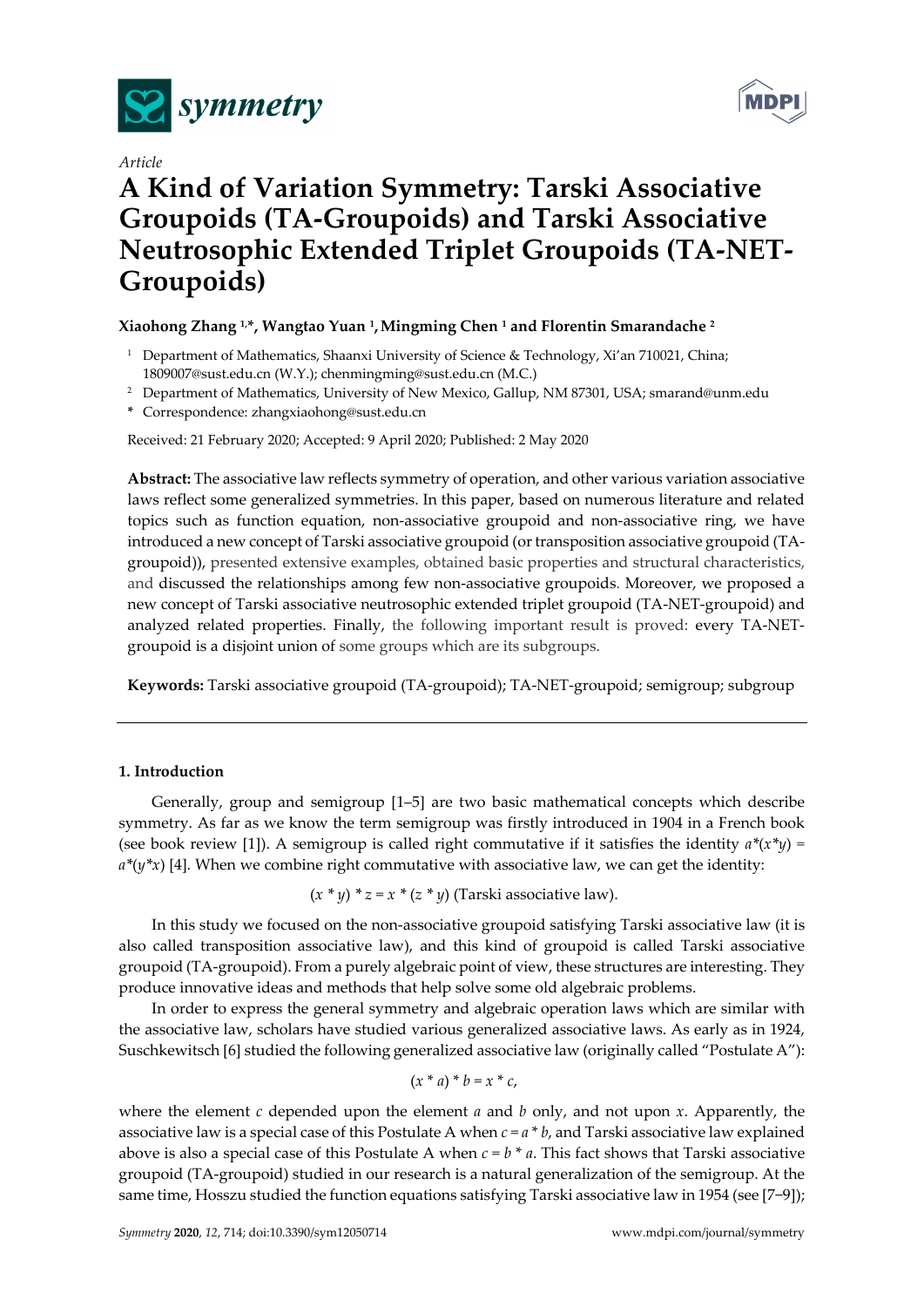Thedy [10] studied rings satisfying  $x(yz) = (yx)z$ , and it is symmetric to Tarski associative groupoid, since defining  $x^*y = yx$ ,  $x(yz) = (yx)z$  is changed to  $(z^*y)^*x = z^*(x^*y)$ ; Phillips (see the Table 12 in [11]) and Pushkashu [12] also referred to Tarski associative law. These facts show that the systematic study of Tarski associative groupoid (TA-groupoid) is helpful to promote the study of non-associative rings and other non-associative algebraic systems.

In recent years, a variety of non-associative groupoids have been studied in depth (it should be noted that the term "groupoid" has many different meanings, such as the concept in category theory and algebraic topology, see [13]). An algebraic structure midway between a groupoid and a commutative semigroup appeared in 1972, Kazim and Naseeruddin [14] introduced the concept of left almost semigroup (LA-semigroup) as a generalization of commutative semigroup and it is also called Abel-Grassmann's groupoid (or simply AG-groupoid). Many different aspects of AGgroupoids have been studied in [15−22]. Moreover, Mushtaq and Kamran [19] in 1989 introduced the notion of AG\*-groupoids: one AG-groupoid (*S*, \*) is called AG\*-groupoid if it satisfies

$$
(x * y) * z = y * (x * z)
$$
, for any  $x, y, z \in S$ .

Obviously, when we reverse the above equation, we can get  $(z^*x)^*y = z^*(y^*x)$ , which is the Tarski associative law (transposition associative law). In [23], a new kind of non-associative groupoid (cyclic associative groupoid, shortly, CA-groupoid) is proposed, and some interesting results are presented.

Moreover, this paper also involves with the algebraic system "neutrosophic extended triplet group", which has been widely studied in recent years. The concept of neutrosophic extended triplet group (NETG) is presented in [24], and the close relationship between NETGs and regular semigroups has been established [25]. Many other significant results on NETGs and related algebraic systems can be found, see [25,26]. In this study, combining neutrosophic extended triplet groups (NETGs) and Tarski associative groupoids (TA-groupoids), we proposed the concept of Tarski associative neutrosophic extended triplet groupoid (TA-NET-groupoid).

This paper has been arranged as follows. In Section 2, we give some definitions and properties on groupoid, CA-groupoid, AG-groupoid and NETG. In Section 3, we propose the notion of Tarski associative groupoid (TA-groupoid), and show some examples. In Section 4, we study its basic properties, and, moreover, analyze the relationships among some related algebraic systems. In Section 5, we introduce the new concept of Tarski associative NET-groupoid (TA-NET-groupoid) and weak commutative TA-NET-groupoid (WC-TA-NET-Groupoid), investigate basic properties of TA– NET-groupoids and weak commutative TA-NET-groupoids (WC-TA-NET-Groupoids). In Section 6, we prove a decomposition theorem of TA-NET-groupoid. Finally, Section 7 presents the summary and plans for future work.

#### **2. Preliminaries**

In this section, some notions and results about groupoids, AG-groupoids, CA-groupoids and neutrosophic triplet groups are given. A groupoid is a pair (*S*, \*) where *S* is a non-empty set with a binary operation \*. Traditionally, when the \* operator is omitted, it will not be confused. Suppose (*S*, \*) is a groupoid, we define some concepts as follows:

(1)  $\forall a, b, c \in S$ ,  $a^*(b^*c) = a^*(c^*b)$ , S is called right commutative; if  $(a^*b)^*c = (b^*a)^*c$ , S is called left commutative. When *S* is right and left commutative, then it is called bi-commutative groupoid.

(2) If  $a^2 = a$  ( $a \in S$ ), the element *a* is called idempotent.

(3) If for all x,  $y \in S$ ,  $a^*x = a^*y \implies x = y$  ( $x^*a = y^*a \implies x = y$ ), the element  $a \in S$  is left cancellative (respectively right cancellative). If an element is a left and right cancellative, the element is cancellative. If (∀*a*∈*S*) *a* is left (right) cancellative or cancellative, then *S* is left (right) cancellative or cancellative.

(4) If  $\forall a, b, c \in S$ ,  $a^*(b^*c) = (a^*b)^*c$ , S is called semigroup. If  $\forall a, b \in S$ ,  $a^*b = b^*a$ , then a semigroup (*S*, *\**) is commutative.

(5) If ∀*a*∈*S*, *a*² = *a*, a semigroup (*S*, *\**) is called a band.

**Definition 1***.* ([14,15]) Assume that  $(S, * )$  is a groupoid. If S satisfying the left invertive law: ∀ a, b, c ∈ S, *(a\*b)\*c = (c\*b)\*a. S is called an Abel-Grassmann's groupoid (or simply AG-groupoid).*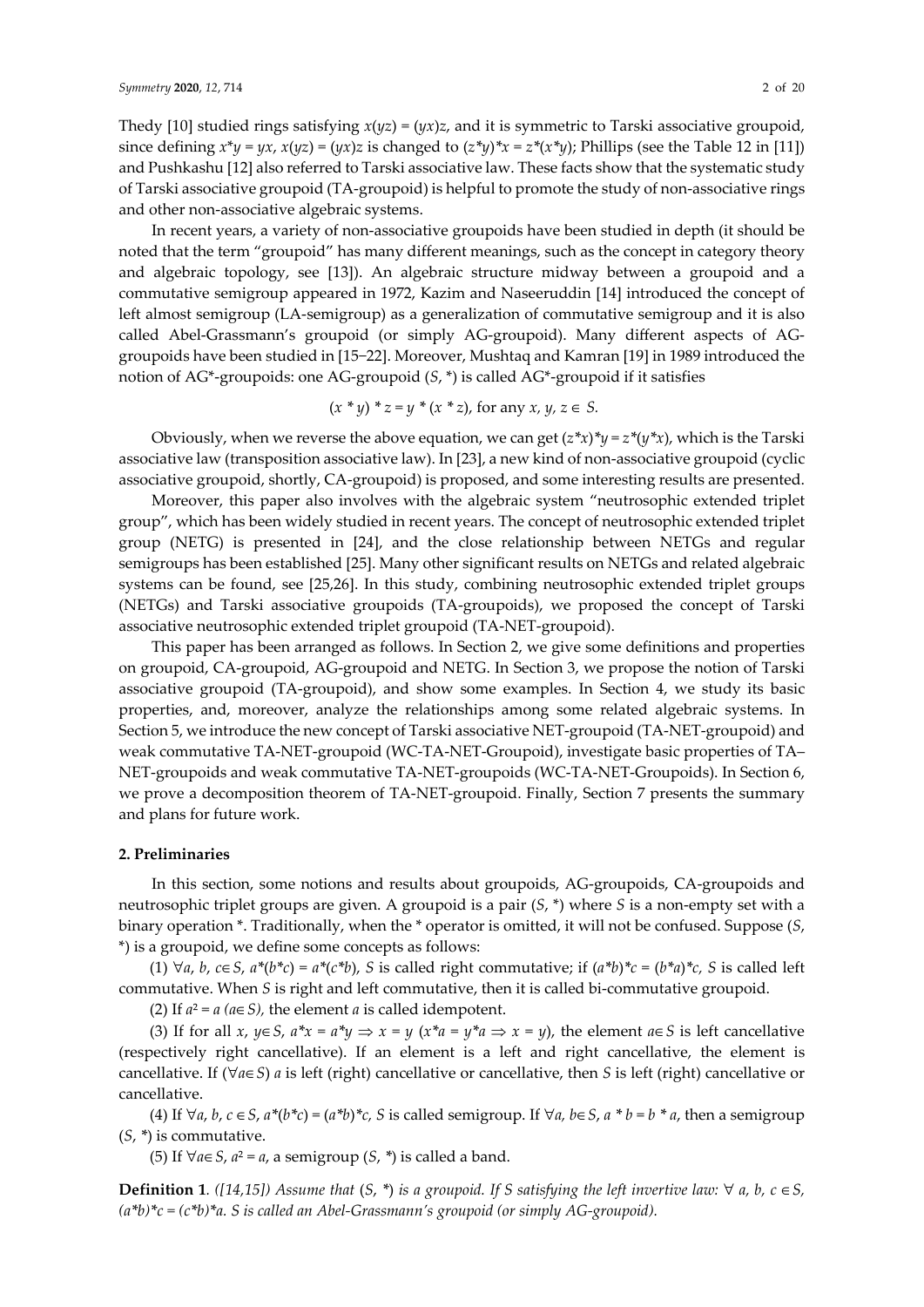**Definition 2***.* ([21,22]) Let  $(S, * )$  be an AG-groupoid, for all a, b,  $c \in S$ .

*(1)* If  $(a^*b)^*c = b^*(a^*c)$ , then *S* is called an *AG*\*-groupoid. *(2)* If  $a^*(b^*c) = b^*(a^*c)$ , then S is called an AG\*\*-groupoid. *(3) If a\**(*b\*c*) = *c\**(*a\*b*), *then S is called a cyclic associative AG-groupoid (or CA-AG-groupoid)*.

**Definition 3.** *[23] Let* (*S*, \*) *be a groupoid. S is called a cyclic associative groupoid (shortly, CA-groupoid), if S satisfying the cyclic associative law:*  $\forall a, b, c \in S$ ,  $a^*(b^*c) = c^*(a^*b)$ .

**Proposition 1***. [23] Let* (*S*, \*) *be a CA-groupoid, then: (1) For any a, b, c, d, x, y*∈*S, (a* \* *b)* \* *(c* \* *d) = (d* \* *a)* \* *(c* \* *b); (2) For any a, b, c, d, x, y*∈*S, (a* \* *b)* \* *((c* \* *d)* \* *(x* \* *y)) = (d* \* *a)* \* *((c* \* *b)* \* *(x* \* *y)).* 

**Definition 4***.* ([24,26]) Suppose S be a non-empty set with the binary operation \*. If for any  $a \in S$ , there is a *neutral "a" (denote by neut(a)), and the opposite of "a" (denote by anti(a)), such that neut(a)*  $\in$ *S, anti(a)*  $\in$ *S,* and:  $a^*$  neut(a) = neut(a)  $* a = a$ ;  $a^*$  anti(a) = anti(a)  $* a =$  neut(a). Then, S is called a neutrosophic extended *triplet set.* 

Note: For any *a* ∈*S*, *neut(a)* and *anti(a)* may not be unique for the neutrosophic extended triplet set (*S, \**). To avoid ambiguity, we use the symbols {*neut(a)*} and {*anti(a)*} to represent the sets of *neut(a)* and *anti(a)*, respectively.

**Definition 5***. ([24,26]) Let (S, \*) be a neutrosophic extended triplet set. Then, S is called a neutrosophic extended triplet group (NETG), if the following conditions are satisfied: (1)*  $(S, *)$  *is well-defined, that is, for any a, b*  $\in S$ *, a*  $*$  *b*  $\in S$ *.* 

*(2)* (*S*, <sup>\*</sup>*) is associative, that is, for any a, b, c ∈ <i>S*,  $(a * b) * c = a * (b * c)$ .

*A* NETG *S* is called a commutative NETG if  $a * b = b * a$ ,  $\forall a, b \in S$ .

**Proposition 2.** *([25])* Let  $(S, * )$  be a NETG. Then  $(\forall a \in S)$  neut(a) is unique.

**Proposition 3.** *([25]) Let (S,* \**) be a groupoid. Then S is a NETG if and only if it is a completely regular semigroup.* 

## **3. Tarski Associative Groupoids (TA-Groupoids)**

**Definition 6.** *Let (S,* \**) be a groupoid. S is called a Tarski associative groupoid (shortly, TA-groupoid), if S satisfying the Tarski associative law (it is also called transposition associative law):*  $(a * b) * c = a * (c * b)$ ,  $\forall a$ ,  $b, c \in S$ .

The following examples depict the wide existence of TA-groupoids.

**Example 1.** For the regular hexagon as shown in Figure 1, denote  $S = \{\theta, G, G^2, G^3, G^4, G^5\}$ , where G,  $G^2, G^3$ , *G4, G5 and θ represent rotation 60, 120, 180, 240, 300 and 360 degrees clockwise around the center, respectively.* 



**Figure 1.** Regular hexagon.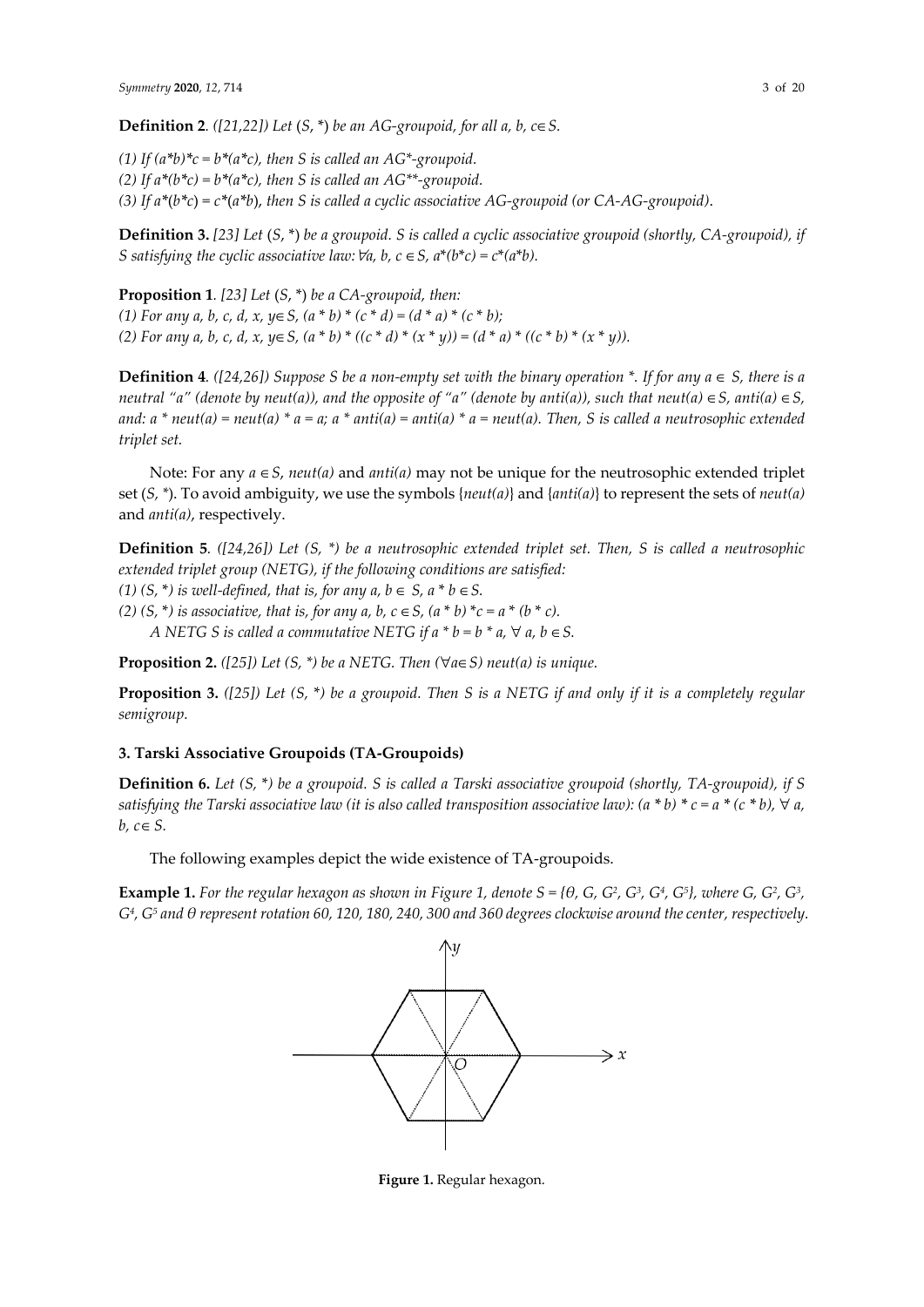Define the binary operation ◦ as a composition of functions in *S*, that is, ∀ *U*, *V*∈*S*, *U*◦*V* is that the first transforming *V* and then transforming *U*. Then (*S*, ◦) is a TA-groupoid (see Table 1).

|                 |                 | --- <i>,</i> -- <i>,</i> |                 | $(2)$ $-2$ $-1$ $-1$ $-1$ |                 |                 |
|-----------------|-----------------|--------------------------|-----------------|---------------------------|-----------------|-----------------|
| $\circ$         | θ               | G                        | G <sup>2</sup>  | G <sup>3</sup>            | G <sup>4</sup>  | $\mathcal{C}^5$ |
| θ               | θ               | G                        | G <sup>2</sup>  | G <sup>3</sup>            | G <sup>4</sup>  | $\mathcal{G}^5$ |
| G               | G               | $\mathcal{C}^2$          | $\mathcal{G}^3$ | $\mathcal{C}^4$           | G <sub>5</sub>  | θ               |
| G <sup>2</sup>  | $\mathcal{C}^2$ | G <sup>3</sup>           | $\mathcal{C}^4$ | G <sub>5</sub>            | θ               | G               |
| G <sup>3</sup>  | $\mathcal{C}^3$ | $\mathcal{C}^4$          | G <sub>5</sub>  | θ                         | G               | $\mathsf{G}^2$  |
| G <sup>4</sup>  | G <sup>4</sup>  | G <sub>5</sub>           | θ               | G                         | $\mathcal{C}^2$ | $\mathcal{G}^3$ |
| $\mathcal{G}^5$ | $\mathcal{C}^5$ | A                        | G               | $\mathcal{C}^2$           | $\mathcal{C}^3$ | $\mathsf{G}^4$  |

**Table 1.** Cayley table on  $S = \{\theta, G, G^2, G^3, G^4, G^5\}$ 

**Example 2.** *Let S = [n, 2n] (real number interval, n is a natural number),* ∀ *x, y*∈*S. Define the multiplication*  \* *by* 

$$
x * y = \begin{cases} x + y - n, & \text{if } x + y \le 3n \\ x + y - 2n, & \text{if } x + y > 3n \end{cases}
$$

*Then*  $(S, * )$  *is a TA-groupoid, since it satisfies*  $(x * y) * z = x * (z * y)$ ,  $\forall x, y, z \in S$ , the proof is as follows:

*Case 1:*  $x + y + z - n \leq 3n$ . It follows that  $y + z \leq x + y + z - n \leq 3n$  and  $x + y \leq x + y + z - n \leq 3n$ . Then  $(x^*y)^*z = (x + y - n)^*z = x + y + z - 2n = x^*(z + y - n) = x^*(z^*y).$ 

*Case* 2:  $x + y + z - n > 3n$ ,  $y + z \le 3n$  and  $x + y \le 3n$ . Then $(x^*y)^*z = (x + y - n)^*c = x + y + z - 3n = x^*(z + 1)$ *y − n) = x*\**(z*\**y).* 

*Case 3: x + y + z − n > 3n, y + z≤ 3n and x + y > 3n. It follows that x + y + z−2n ≤ x+3n − 2n = x + n ≤ 3n. Then*  $(x^*y)^*z = (x + y - 2n)^*c = x + y + z - 3n = x^*(z + y - n) = x^*(z^*y)$ .

*Case*  $4: x + y + z - n > 3n$ ,  $y + z > 3n$  and  $x + y \leq 3n$ . It follows that  $x + y + z - 2n \leq 3n + c - 2n = z + n \leq z + n$ *3n. Then*  $(x^*y)^*z = (x + y − n)^*z = x + y + z − 3n = x^*(z + y − 2n) = x^*(z^*y)$ .

*Case 5: x + y + z−n > 3n, y + z > 3n and x + y > 3n. When x + y + c − 2n ≤ 3n*, *(x*\**y) \*z = (x + y − 2n) \*z =*   $x + y + z - 3n = x^{*}(z + y - 2n) = x^{*}(z^{*}y)$ ; When  $x + y + z - 2n > 3n$ ,  $(x^{*}y)^{*}z = (x + y - 2n)^{*}z = x + y + z - 4n = 0$ *x*\**(z + y − 2n) = x*\**(z*\**y).*

**Example 3.** *Let* 

$$
S = \left\{ \begin{pmatrix} x & 0 \\ 0 & 0 \end{pmatrix} : x \text{ is a integral number} \right\} \bigcup \left\{ \begin{pmatrix} 1 & 0 \\ 0 & 1 \end{pmatrix}, \begin{pmatrix} 1 & 0 \\ 0 & -1 \end{pmatrix} \right\}.
$$

*Denote*  $S_1 = \left\{ \begin{pmatrix} a & 0 \\ 0 & 0 \end{pmatrix} : a \right\}$ 0 0  $\left\{\begin{pmatrix} a & 0 \\ 0 & 0 \end{pmatrix}: a \text{ is a integral number}\right\}, S_2=\left\{\begin{pmatrix} 1 & 0 \\ 0 & 1 \end{pmatrix}, \begin{pmatrix} 1 & 0 \\ 0 & -1 \end{pmatrix}\right\}.$  *Define the operation* \* on S:  $\forall x$ ,

*<sup>y</sup>*∈*S, (1) if x*∈ *S1 or y*∈ *S1, x\*y is common matrix multiplication; (2) if x*<sup>∈</sup> *S2 and y*∈*S2, x\*y =* 1 0  $\begin{pmatrix} 1 & 0 \\ 0 & 1 \end{pmatrix}$ . Then

*(S, \*) is a TA-groupoid. In fact, we can verify that*  $(x^*y)^*z = x^* (z^*y)$  $\forall$  *x, y, z∈ <i>S, since* 

*(i) if x, y, z*∈*S1, by the definition of operation \* we can get (x\*y)\*z = x\* (y\*z) =x\* (z\*y);* 

(ii) if 
$$
x, y, z \in S_2
$$
, then  $(x^*y)^*z = \begin{pmatrix} 1 & 0 \\ 0 & 1 \end{pmatrix} = x^* (z^*y), by (2)$  in the definition of operation  $*$ ;

(*iii*) *if*  $x \in S_2$ ,  $y$ ,  $z \in S_1$ , then  $(x^*y)^*z = y^*z = z^*y = x^* (z^*y)$ , by (1) in the definition of operation  $^*$ ;

(*iv*) if 
$$
x \in S_2
$$
,  $y \in S_2$ ,  $z \in S_1$ , then  $(x^*y)^*z = \begin{pmatrix} 1 & 0 \ 0 & 1 \end{pmatrix} z = z = z^*y = x^* (z^*y)$ , by the definition of operation  $*$ ;

*(v) if x*∈ *S2, y*∈ *S1, z*∈ *S2, then (x\*y)\*z = y\*z = y = z\*y = x\* (z\*y), by the definition of operation \*;* 

(*vi*) *if*  $x \in S_1$ ,  $y \in S_2$ ,  $z \in S_1$ , then  $(x^*y)^*z = x^*z = x^* (z^*y)$ , by (1) in the definition of operation  $^*$ ;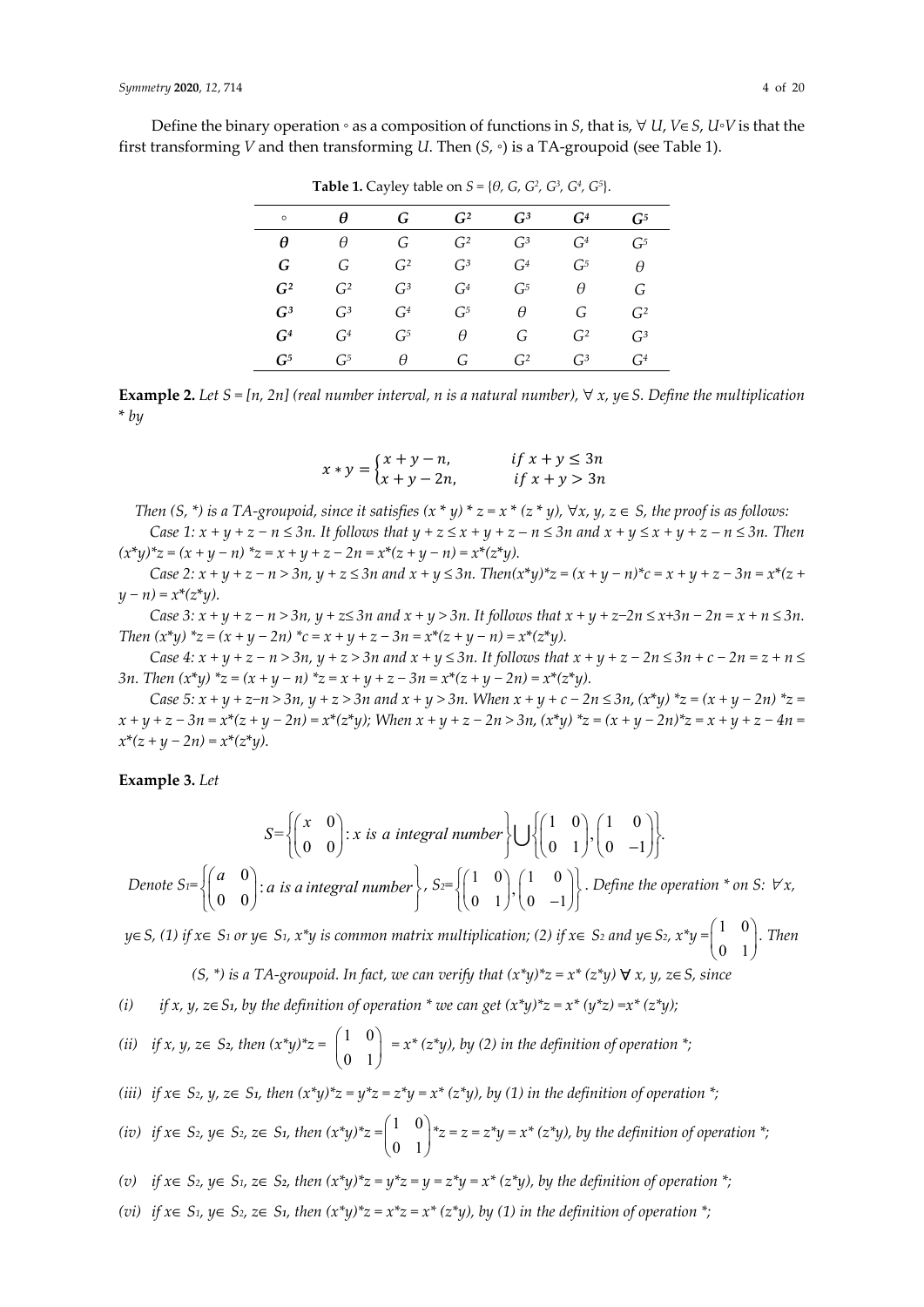j.

(vii) if  $x \in S_1$ ,  $y \in S_1$ ,  $z \in S_2$ , then  $(x^*y)^*z = x^*y = x^* (z^*y)$ , by (1) in the definition of operation  $^*$ ;

*(viii) if*  $x∈S_1$ ,  $y∈S_2$ ,  $z∈S_2$ , then  $(x*y)*z = x*z = x *_{1}^{2} \binom{1 \ 0 \ \frac{1}{z \ 0 \ 0 \ z \ z}$  $\begin{pmatrix} 1 & 0 \\ 0 & 1 \end{pmatrix}$  =  $x^*$  ( $z^*y$ ), by (1) and (2) in the definition of *operation \*.* 

**Example 4.** Table 2 shows the non-commutative TA-groupoid of order 5. Since  $(b^*a)^*b \neq b^*$   $(a^*b)$ ,  $(a^*b)^*b \neq b^*$ *(b*\**b)*\**a, so (S,* \**) is not a semigroup, and it is not an AG-groupoid.* 

| $\ast$ | a | h                 | $\mathcal{C}_{0}$ | $\boldsymbol{d}$ | e                 |
|--------|---|-------------------|-------------------|------------------|-------------------|
| a      | a | a                 | a                 | a                | a                 |
| b      | d | d                 | $\mathcal C$      | $\mathcal C$     | h                 |
| с      | d | $\mathcal{C}_{0}$ | $\mathcal C$      | $\mathcal C$     | $\mathcal{C}_{0}$ |
| d      | d | d                 | $\mathcal{C}_{0}$ | $\mathcal C$     | $\mathcal{C}_{0}$ |
| e      |   | $\mathcal{C}_{0}$ | C                 | C                | e                 |

**Table 2.** Cayley table on  $S = \{a, b, c, d, e\}.$ 

From the following example, we know that there exists TA-groupoid which is a noncommutative semigroup, moreover, we can generate some semirings from a TA-groupoid.

**Example 5.** *As shown in Table 3, put S = {s, t, u, v, w}, and define the operations \* on S. Then we can verify through MATLAB that (S,* \**) is a TA-groupoid, and (S,* \**) is a semigroup.* 

| *                | S |   | u                          | $\overline{v}$             | w |
|------------------|---|---|----------------------------|----------------------------|---|
| $\boldsymbol{s}$ | S | S | S                          | S                          | S |
| t                |   |   |                            |                            |   |
| u                | S | S | $\boldsymbol{\mathcal{U}}$ | $\boldsymbol{\mathcal{U}}$ | S |
| $\boldsymbol{v}$ | S | S | $\boldsymbol{u}$           | $\overline{v}$             | S |
| w                |   |   | w                          | w                          |   |
|                  |   |   |                            |                            |   |

**Table 3.** Cayley table on  $S = \{s, t, u, v, w\}$ 

*Now, define the operation + on S as Table 4 (or Table 5), then (* $\forall m, n, p \in S$ *) (m + n) \* p = m \* p + n \* p and (S; +, \*) is a semiring (see [27]).* 

|   |                  |                  | -                | . .              |   |
|---|------------------|------------------|------------------|------------------|---|
| ÷ | $\boldsymbol{s}$ | t                | u                | $\boldsymbol{v}$ | w |
| S | S                |                  | $\boldsymbol{u}$ | и                | w |
| t |                  | S                | w                | w                | и |
| u | и                | w                | и                | и                | w |
| υ | и                | w                | и                | и                | w |
| w | w                | $\boldsymbol{u}$ | w                | w                | и |

**Table 4.** A Commutative semigroup (*S, +*).

**Table 5.** Another commutative semigroup (*S, +*) with unit *s*.

| +                | $\boldsymbol{s}$ | t | u | $\overline{v}$ | w |
|------------------|------------------|---|---|----------------|---|
| $\boldsymbol{s}$ | S                |   | и | $\overline{v}$ | w |
| t                | t                | t | w | w              | w |
| u                | и                | w | и | и              | w |
| $\boldsymbol{v}$ | $\boldsymbol{v}$ | w | и | и              | w |
| w                | w                | w | w | w              | w |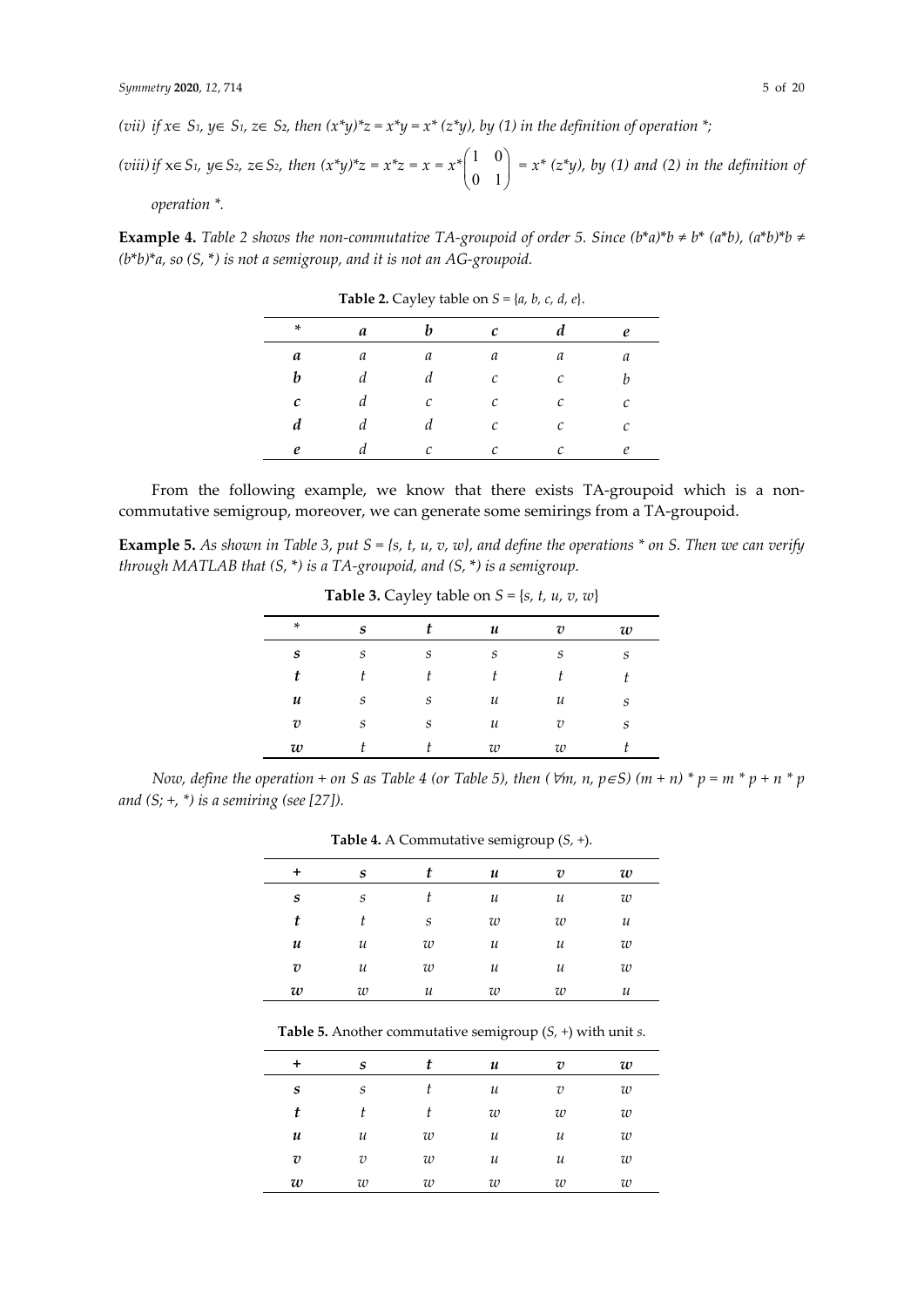**Proposition 4.** *(1) If (S,* \**) is a commutative semigroup, then (S,* \**) is a TA-groupoid. (2) Let (S,* \**) be a commutative TA-groupoid. Then (S,* \**) is a commutative semigroup.* 

**Proof.** It is easy to verify from the definitions.

## **4. Various Properties of Tarski Associative Groupoids (TA-Groupoids)**

In this section, we discussed the basic properties of TA-groupoids, gave some typical examples, and established its relationships with CA-AG-groupoids and semigroups (see Figure 2). Furthermore, we discussed the cancellative and direct product properties that are important for exploring the structure of TA-groupoids.

**Proposition 5.** *Let*  $(S, * )$  *be a TA-groupoid. Then*  $\forall$  *m, n, p, r, s, t*  $\in S$ :

- (1) *(m\*n) \*(p\*r) = (m\*r)\*(p\*n);*
- (2) *((m\*n)\*(p\*r))\*(s\*t) = (m\*r)\*((s\*t)\*(p\*n)).*

**Proof.** (1) Assume that  $(S, * )$  is a TA-groupoid, then for any  $m$ ,  $n$ ,  $p$ ,  $r \in S$ , by Definition 6, we have

 $(m^*n)^*(p^*r) = m^*((p^*r)^*n) = m^*(p^*(n^*r)) = (m^*(n^*r))^*p = ((m^*r)^*n)^*p = (m^*r)^*(p^*n).$ 

(2) For any  $m$ ,  $n$ ,  $p$ ,  $r$ ,  $s$ ,  $t \in S$ , by Definition 6, we have

$$
((m^*n)^*(p^*r))^*(s^*t) = (m^*n)^*((s^*t)^*(p^*r)) = (m^*n)^*((s^*r)^*(p^*t)) = ((m^*n)^*(p^*t))^*(s^*r)
$$
  
= 
$$
((m^*n)^*r)^*(s^*(p^*t)) = ((m^*n)^*r)^*((s^*t)^*p) = ((m^*n)^*p)^*((s^*t)^*r)
$$

*= (m\*(p\*n))\*((s\*t)\*r) = (m\*r)\*((s\*t)\*(p\*n)).* □

**Theorem 1.** Assume that (S, \*) is a TA-groupoid.

- *(1) If* ∃*e*∈*S such that (*∀*a*∈*S) e\*a=a, then (S,* \**) is a commutative semigroup.*
- *(2) If e*∈*S is a left identity element in S, then e is an identity element in S.*
- *(3) If S is a right commutative CA-groupoid, then S is an AG-groupoid.*
- *(4) If S is a right commutative CA-groupoid, then S is a left commutative CA-groupoid.*
- *(5) If S is a left commutative CA-groupoid, then S is a right commutative CA-groupoid.*
- *(6) If S is a left commutative CA-groupoid, then S is an AG-groupoid.*
- *(7) If S is a left commutative semigroup, then S is a CA-groupoid.*

**Proof.** It is easy to verify from the definitions, and the proof is omitted. □

From the following example, we know that a right identity element in *S* may be not an identity element in *S*.

**Example 6.** *TA-groupoid of order 6 is given in Table 6, and e6 is a right identity element in S, but e6 is not a left identity element in S.* 

| ×                | e <sub>1</sub> | e <sub>2</sub>      | e <sub>3</sub> | e4             | e <sub>5</sub> | e6               |  |
|------------------|----------------|---------------------|----------------|----------------|----------------|------------------|--|
| e <sub>1</sub>   | e <sub>1</sub> | e <sub>1</sub>      | e <sub>1</sub> | e <sub>1</sub> | $\ell$ 1       | $\mathfrak{e}_1$ |  |
| $\mathfrak{e}_2$ | e <sub>2</sub> | e <sub>2</sub>      | e <sub>2</sub> | $\ell$         | e <sub>2</sub> | e <sub>2</sub>   |  |
| $e_3$            | e <sub>1</sub> | $\ell$ <sup>1</sup> | $e_4$          | e6             | $\ell$ 1       | eз               |  |
| e4               | $\ell$ 1       | $\ell$ 1            | e6             | eз             | $\ell$ 1       | $e_4$            |  |
| e <sub>5</sub>   | e <sub>2</sub> | e <sub>2</sub>      | e <sub>5</sub> | e <sub>5</sub> | e <sub>2</sub> | e5               |  |
| e6               | $\ell$ 1       | $\mathfrak{e}_1$    | e <sub>3</sub> | e4             | $\ell$ 1       | e6               |  |

**Table 6.** Cayley table on *S =* {*e1, e2, e3, e4, e5, e6*}.

By Theorem 1 (1) and (2) we know that the left identity element in a TA-groupoid is unique. But the following example shows that the right identity element in a TA-groupoid may be not unique.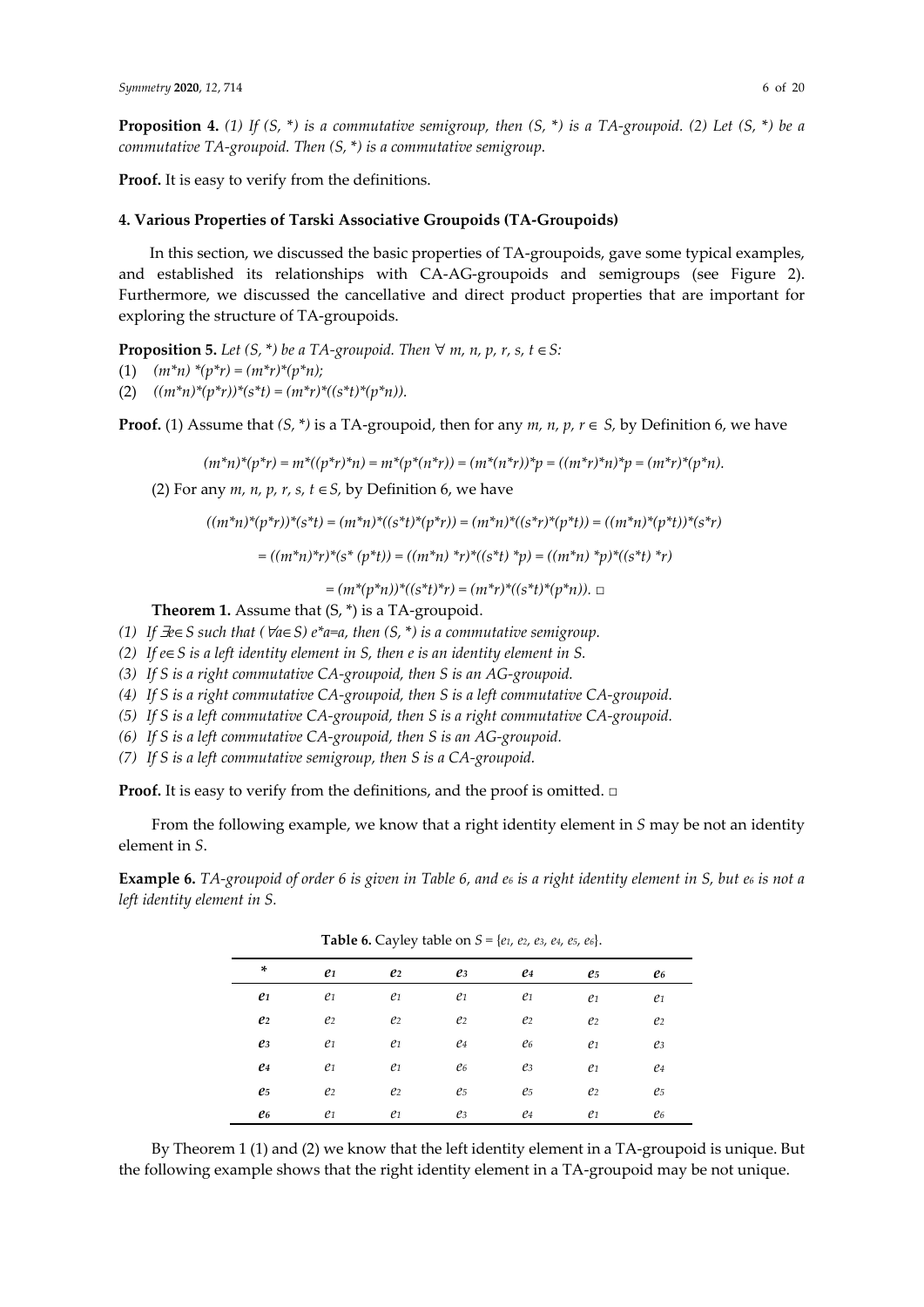|                 |                 | -               |                 |                 |                 |  |
|-----------------|-----------------|-----------------|-----------------|-----------------|-----------------|--|
| ×               | $\mathfrak{X}1$ | $\mathfrak{X}2$ | $\mathfrak{X}3$ | $x_4$           | $\mathfrak{X}5$ |  |
| $\mathbf{x}_1$  | $\mathcal{X}$ 1 | $\mathcal{X}$ 1 | $x_3$           | $x_3$           | $\chi_5$        |  |
| $\mathfrak{X}2$ | $\mathcal{X}$ 2 | $\chi_2$        | $x_4$           | $x_4$           | $x_{5}$         |  |
| $\chi_3$        | $\chi_3$        | $\chi_3$        | $\mathcal{X}$ 1 | $\mathcal{X}$ 1 | $x_5$           |  |
| $x_4$           | $x_4$           | $x_4$           | $\mathcal{X}$ 2 | $\mathcal{X}$ 2 | $x_{5}$         |  |
| $\mathfrak{X}5$ | $x_{5}$         | $x_{5}$         | $x_{5}$         | $\chi_5$        | $\chi_5$        |  |

**Table 7.** Cayley table on  $S = \{x_1, x_2, x_3, x_4, x_5\}.$ 

**Theorem 2.** *Let (S, \*) be a TA-groupoid.* 

*(1) If S is a left commutative AG-groupoid, then S is a CA-groupoid.* 

*(2) If S is a left commutative AG-groupoid, then S is a right commutative TA-groupoid.* 

*(3) If S is a right commutative AG-groupoid, then S is a left commutative TA-groupoid* 

- *(4) If S is a right commutative AG-groupoid, then S is a CA-groupoid.*
- *(5) If S is a left commutative semigroup, then S is an AG-groupoid.*

**Proof.** It is easy to verify from the definitions, and the proof is omitted. □

**Theorem 3.** *Let (S, \*) be a groupoid.* 

*(1) If S is a CA-AG-groupoid and a semigroup, then S is a TA-groupoid.* 

- *(2) If S is a CA-AG-groupoid and a TA-groupoid, then S is a semigroup.*
- *(3) If S is a semigroup, TA-groupoid and CA-groupoid, then S is an AG-groupoid.*
- *(4) If S is a semigroup, TA-groupoid and AG-groupoid, S is a CA-groupoid.*

**Proof.** (1) If  $(S, * )$  is a CA-AG-groupoid and a semigroup, then by Definition 2,  $\forall a, b, c \in S$ :

 $b * (c * a) = c * (a * b) = (c * a) * b = (b * a) * c.$ 

It follows that (*S*, *\**) is a TA-groupoid by Definition 6.

(2) Assume that  $(S, * )$  is a CA-AG-groupoid and a TA-groupoid, by Definition 2,  $\forall a, b, c \in S$ :

$$
a * (b * c) = c * (a * b) = (c * b) * a = (a * b) * c.
$$

This means that (*S*, *\**) is a semigroup*.*

(3) Assume that (*S*, *\**) is a semigroup, TA-groupoid and CA-groupoid. Then, we have *(*∀ *a, b, c*∈*S):* 

$$
(a * b) * c = a * (b * c) = c * (a * b) = (c * b) * a.
$$

Thus, (*S*, *\**) is an AG-groupoid.

(4) Suppose that (*S*, *\**) is a semigroup, TA-groupoid and AG-groupoid. ∀ *a, b, c*∈*S:* 

 $c^*(b * a) = (c * b) * a = (a * b) * c = a * (c * b).$ 

That is, (*S*, *\**) is a CA-groupoid by Definition 3*.* □

**Example 8.** *Put S* = {e, f, g, h, i}. The operation \* is defined on S in Table 8. We can get that (S, \*) is a CA-AG*groupoid. But (S, \*) is not a TA-groupoid, due to the fact that*  $(i * h) * i \neq i * (i * h)$ *. Moreover, (S, \*) is not a semigroup, because*  $(i *i) *i \neq i * (i *i)$ .

**Table 8.** Cayley table on  $S = \{e, f, g, h, i\}.$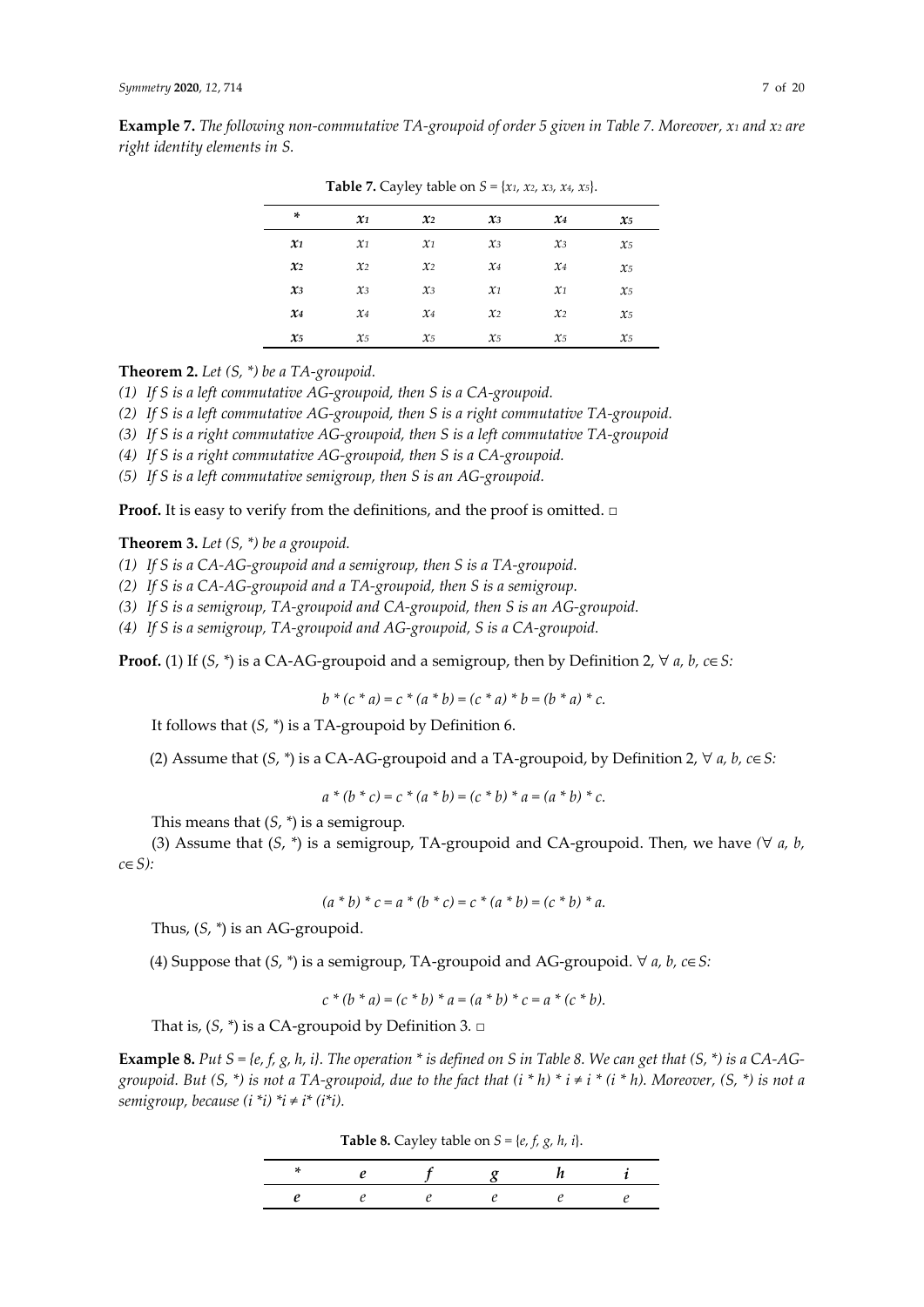|                  | $f$ e e       | e | e |  |
|------------------|---------------|---|---|--|
|                  | $g$ e e e e f |   |   |  |
| $\boldsymbol{h}$ | e e e e f     |   |   |  |
|                  | $i$ e e e $g$ |   |   |  |

|                                                                              | From Proposition 4, Theorem 1–3, Example 4–5 and Example 8, we get the relationships among |  |
|------------------------------------------------------------------------------|--------------------------------------------------------------------------------------------|--|
| TA-groupoids and its closely linked algebraic systems, as shown in Figure 2. |                                                                                            |  |



Figure 2. The relationships among some algebraic systems.

**Theorem 4.** *Let (S, \*) be a TA-groupoid.* 

- *(1) Every left cancellative element in S is right cancellative element;*
- *(2) if x, y*∈*S and they are left cancellative elements, then x\*y is a left cancellative element;*
- *(3) if x is left cancellative and y is right cancellative, then x\*y is left cancellative;*
- *(4) if x\*y is right cancellative, then y is right cancellative;*
- *(5) If for all a*∈*S, a² = a, then it is associative. That is, S is a band.*

**Proof.** (1) Suppose that *x* is a left cancellative element in *S*. If ( $\forall p, q \in S$ )  $p^*x = q^*x$ , then:

$$
x^*(x^*(x^*p)) = (x^*(x^*p))^*x = ((x^*p)^*x)^*x = (x^*p)^*(x^*x)
$$
  
= 
$$
x^*((x^*x)^*p) = x^*(x^*(p^*x)) = x^*(x^*(q^*x))
$$
  
= 
$$
x^*((x^*x)^*q) = (x^*q)^*(x^*x) = ((x^*q)^*x)^*x
$$
  
= 
$$
(x^*(x^*q))^*x = x^*(x^*(x^*q)).
$$

From this, applying left cancellability,  $x^*(x^*p) = x^*(x^*q)$ . From this, applying left cancellability two times, we get that  $p = q$ . Therefore, *x* is right cancellative.

(2) If *x* and *y* are left cancellative, and  $(\forall p, q \in S)$   $(x^*y)^*p = (x^*y)^*q$ , there are:

$$
x^*(x^*(y^*p)) = x^*((x^*p)^*y) = (x^*y)^*(x^*p)
$$
  
=  $(x^*p)^*(x^*y)$  (by Proposition 5 (1))  
=  $x((x^*y)^*p) = x((xy)^*p) = x((xy)^*q) = x((x^*y)^*q)$   
=  $(x^*q)^*(x^*y) = (x^*y)^*(x^*q) = x^*((x^*q)^*y)$ 

$$
= x^*(x^*(y^*q)).
$$

Applying the left cancellation property of *x*, we have  $y^*p = y^*q$ . Moreover, since *y* is left cancellative, we can get that  $p = q$ . Therefore,  $x^*y$  is left cancellative.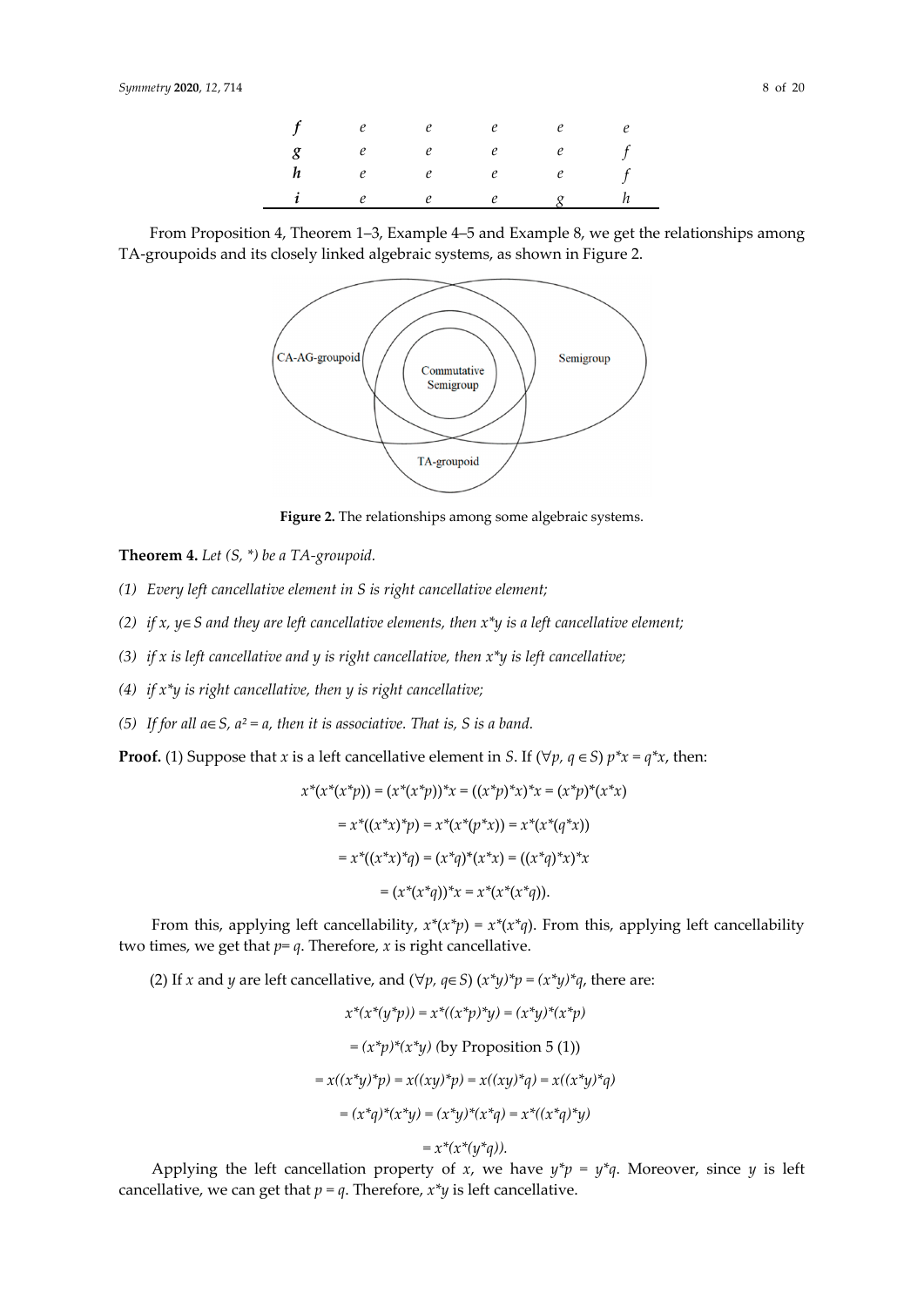(3) Suppose that *x* is left cancellative and *y* is right cancellative. If (∀*p, q*∈*S*) (*x\*y)\*p = (x\*y)\*q*, there are:

$$
x^*(p^*y) = (x^*y)^*p = (x^*y)^*q = x^*(q^*y).
$$

Applying the left cancellation property of *x*, we have  $p^*y = q^*y$ . Moreover, since *y* is right cancellative, we can get that  $p = q$ . Therefore,  $x^*y$  is left cancellative.

(4) If  $x^*y$  is right cancellative, and  $p^*y = q^*y$ ,  $p$ ,  $q \in S$ , there are:

$$
p^*(x^*y) = (p^*y)^*x = (q^*y)^*x = q^*(x^*y).
$$

Applying the right cancellation property of  $x^*y$ , we have  $p = q$ . Hence, we get that *y* is right cancellative. □

(5) Assume that for all *a*∈*S, a²=a*. Then, ∀ *r, s, t*∈*S*,

$$
r^{*}(s^{*}t) = (r^{*}(s^{*}t))^{*}(r^{*}(s^{*}t)) = r^{*}((r^{*}(s^{*}t))^{*}(s^{*}t))
$$
  
= 
$$
r^{*}(r^{*}((s^{*}t)^{*}(s^{*}t))) = r^{*}(r^{*}(s^{*}t)).
$$
 (1)

Similarly, according to (1) we can get  $r^*(t^*s) = r^*(r^*(t^*s))$ . And, by Proposition 5 (1), we have

$$
r^*(r^*(s^*t)) = r^*((r^*t)^*s) = (r^*s)^*(r^*t) = (r^*t)^*(r^*s)
$$

$$
= r^*((r^*s)^*t) = r^*(r^*(t^*s)).
$$

Combining the results above, we get that  $r^*(s^*t) = r^*(r^*(s^*t)) = r^*(r^*(t^*s)) = r^*(t^*s)$ . Moreover, by Definition 6,  $(r<sup>*</sup>s)*t = r<sup>*</sup>(t<sup>*</sup>s)$ . Thus

$$
(r^*s)^*t = r^*(t^*s) = r^*(s^*t).
$$

This means that *S* is a semigroup, and for all *a*∈*S, a² = a*. Therefore, we get that *S* is a band. □

**Example 9.** *TA-groupoid of order 4, given in Table 9. It is easy to verify that (S, \*) is a band, due to the fact that*  $x * x = x$ ,  $y * y = y$ ,  $z * z = z$ ,  $u * u = u$ .

| *                          | $\boldsymbol{\chi}$ |        |               | u             |
|----------------------------|---------------------|--------|---------------|---------------|
| $\boldsymbol{\mathcal{X}}$ | $\mathcal{X}$       | $\chi$ | $\mathcal{X}$ | $\mathcal{X}$ |
| y                          | u                   | ч      | z             | ч             |
| z                          | и                   | и      | z             | и             |
| u                          | и                   | и      | и             | и             |
|                            |                     |        |               |               |

**Table 9.** Cayley table on  $S = \{x, y, z, u\}.$ 

**Definition 7.** Assume that  $(S_1, *_1)$  and  $(S_2, *_2)$  are TA-groupoids,  $S_1 \times S_2 = \{(a, b) | a \in S_1, b \in S_2\}$ . Define the *operation \* on S₁ × S₂ as follows:* 

 $(a_1, a_2) * (b_1, b_2) = (a_1 *_1 b_1, a_2 *_2 b_2)$ , for any  $(a_1, a_2)$ ,  $(b_1, b_2) \in S_1 \times S_2$ .

Then  $(S_1 \times S_2, \ast)$  is called the direct product of  $(S_1, \ast_1)$  and  $(S_2, \ast_2)$ .

**Theorem 5.** *If* (S<sub>1</sub>, \*<sub>1</sub>) and (S<sub>2</sub>, \*<sub>2</sub>) are TA-groupoids, then their direct product (S<sub>1</sub> × S<sub>2</sub>, \*) is a TA-groupoid.

**Proof.** Assume that  $(a_1, a_2)$ ,  $(b_1, b_2)$ ,  $(c_1, c_2) \in S_1 \times S_2$ . Since

 $((a_1, a_2) * ((b_1, b_2)) * (c_1, c_2) = (a_1 *_1 b_1, a_2 *_2 b_2) * (c_1, c_2)$  $= ((a_1 *_1 b_1) *_{1} c_1, (a_2 *_{2} b_2) *_{2} c_2) = (a_1 *_{1} (c_1 *_{1} b_1), a_2 *_{2} (c_2 *_{2} b_2))$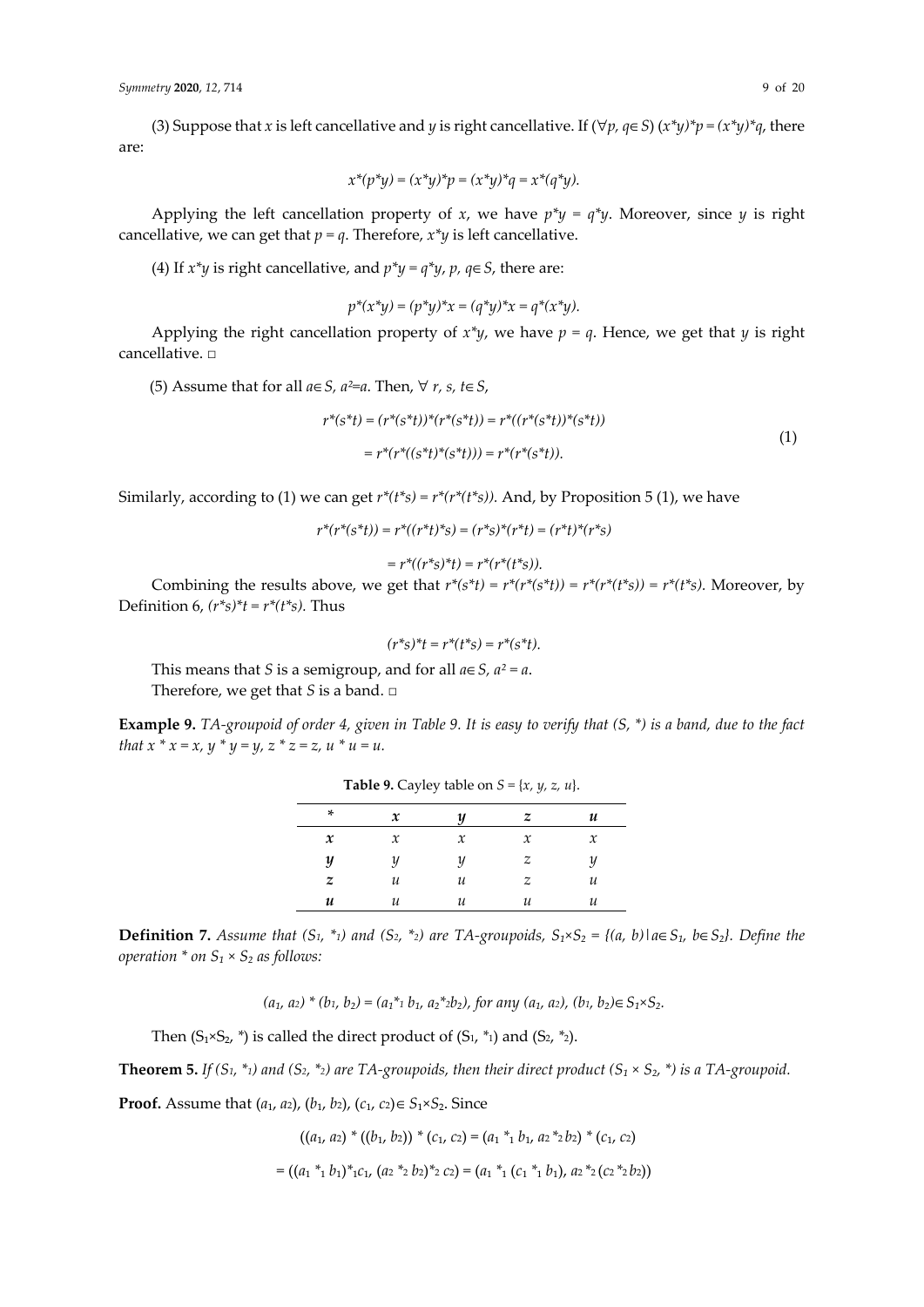$$
= (a_1, a_2) * (c_1 *_1 b_1, c_2 *_2 b_2) = (a_1, a_2) * ((c_1, c_2) * (b_1, b_2)).
$$

Hence,  $(S_1 \times S_2, \ast)$  is a TA-groupoid.  $\Box$ 

**Theorem 6.** *Let*  $(S_1, *_1)$  and  $(S_2, *_2)$  be two TA-groupoids, if x and y are cancellative  $(x \in S_1, y \in S_2)$ , then  $(x, y)$ ∈*S1 ×S2 is cancellative.*

**Proof.** Using Theorem 5, we can get that  $S_1 \times S_2$  is a TA-groupoid. Moreover, for any  $(s_1, s_2)$ ,  $(t_1, t_2) \in$ *S*<sub>1</sub>×*S*<sub>2</sub>, if  $(x, y) * (s_1, s_2) = (x, y) * (t_1, t_2)$ , there are:

$$
(xs1, ys2) = (xt1, yt2)
$$

$$
xs1 = xt1, ys2 = yt2.
$$

Since *x* and *y* are cancellative, so  $s_1 = t_1$ ,  $s_2 = t_2$ , and  $(s_1, s_2) = (t_1, t_2)$ . Therefore,  $(x, y)$  is cancellative.  $\square$ 

# **5. Tarski Associative Neutrosophic Extended Triplet Groupoids (TA-NET-Groupoids) and Weak Commutative TA-NET-Groupoids (WC-TA-NET-Groupoids)**

In this section, we first propose a new concept of TA-NET-groupoids and discuss its basic properties. Next, this section will discuss an important kind of TA-NET-groupoids, called weak commutative TA-NET-groupoids (WC-TA-NET-groupoids). In particular, we proved some wellknown properties of WC-TA-NET-groupoids.

**Definition 8.** *Let (S, \*) be a neutrosophic extended triplet set. If* 

*(1)*  $(S, * )$  *is well-defined, that is,*  $(\forall x, y \in S)$  $x^*y \in S$ *; (2)*  $(S, * )$  *is Tarski associative, that is, for any x, y, z*  $\in S$  $(x * y) * z = x * (z * y)$ *.* 

*Then (S, \*) is called a Tarski associative neutrosophic extended triplet groupoid (or TA-NET-groupoid). A TA-NET-groupoid (S, \*) is called to be commutative, if (* $\forall x, y \in S$ *)*  $x^*y = y^*x$ .

According to the definition of the TA-NET-groupoid, element *a* may have multiple neutral elements *neut(a)*. We tried using the MATLAB math tools to find an example showing that an element's neutral element is not unique. Unfortunately, we did not find this example. This leads us to consider another possibility: every element in a TA-NET-groupoid has a unique neutral element? Fortunately, we successfully proved that this conjecture is correct.

**Theorem 7.** *Let (S, \*) be a TA-NET-groupoid. Then the local unit element neut(a) is unique in S.*

**Proof.** For any *a*∈ *S*, if there exists *s*, *t* ∈ {*neut*(*a*)}, then ∃ *m*, *n*∈ *S* there are:

 $a * s = s * a = a$  and  $a * m = m * a = s$ ;  $a * t = t * a = a$  and  $a * n = n * a = t$ .

(1)  $s = t * s$ . Since

$$
s = a * m = (t * a) * m = t * (m * a) = t * s.
$$

(2) *t = t \* s*. Since

$$
t = n * a = n * (s * a) = (n * a) * s = t * s.
$$

Hence  $s = t$  and *neut*(*a*) is unique for any  $a \in S$ . □

**Remark 1***. For element a in TA-NET-groupoid (S, \*), although neut(a) is unique, we know from Example 10 that anti(a) may be not unique.* 

**Example 10.** TA-NET-groupoid of order 6, given in Table 10. While neut( $\Delta$ ) =  $\Delta$ , {anti( $\Delta$ )} = { $\Delta$ ,  $\Gamma$ ,  $I$ ,  $\vartheta$ , K}.

**Table 10.** Cayley table on  $S = \{ \Delta, \Gamma, \Gamma, \vartheta, \kappa, \Delta \}.$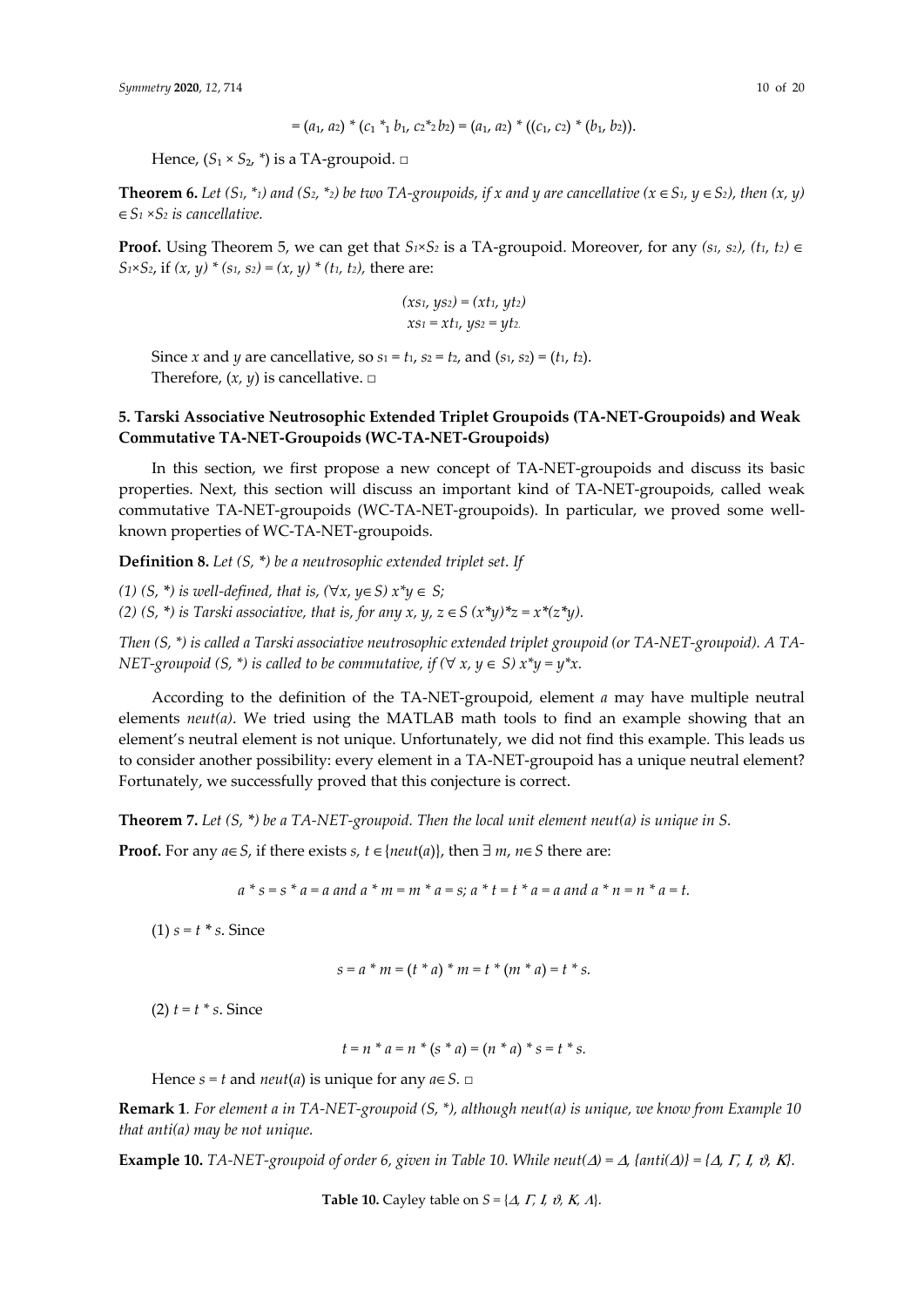| ×                        | $\boldsymbol{\Delta}$ | $\Gamma$              | $\boldsymbol{I}$       | $\boldsymbol{\vartheta}$ | $\boldsymbol{K}$  | $\Lambda$ |
|--------------------------|-----------------------|-----------------------|------------------------|--------------------------|-------------------|-----------|
| $\Delta$                 | $\Delta$              | $\boldsymbol{\Delta}$ | $\Delta$               | $\Delta$                 | $\Lambda$         |           |
|                          | $\Lambda$             | $\Gamma$              | I                      | $\vartheta$              | $K_{\mathcal{C}}$ | $\Lambda$ |
| T                        | $\Delta$              | I                     | K                      | $\Gamma$                 | $\vartheta$       | Δ         |
| $\boldsymbol{\vartheta}$ | $\Lambda$             | $\vartheta$           | $\Gamma$               | K                        | I                 | $\Lambda$ |
| K                        | $\Lambda$             | $K_{\parallel}$       | $\vartheta$            | I                        | $\Gamma$          | $\Lambda$ |
| $\Lambda$                |                       | $\Lambda$             | $\boldsymbol{\Lambda}$ | $\Lambda$                |                   |           |

**Theorem 8.** *Let*  $(S, * )$  *be a TA-NET-groupoid. Then*  $∀ x∈ S$ *:* 

(1)  $neut(x) *neut(x) = neut(x);$ 

$$
(2) neut(neut(x)) = neut(x);
$$

*(3) anti(neut(x))*∈ *{anti(neut(x))}, x = anti(neut(x)) \*x.* 

**Proof.** (1) For any  $x \in S$ , according to  $x^*$  *anti*( $x$ ) *= anti*( $x$ )<sup>\*</sup> $x$  *= neut*( $x$ ), we have

 $neut(x)^*neut(x) = neut(x)^*((anti(x)^*x) = (neut(x)^*x)^*anti(x) = x^*(anti(x)) = neut(x).$ 

(2) ∀*x*∈*S,* by the definition of *neut*(*neut*(*x*)), there are:

$$
neut(new(x))^*neut(x) = neut(x)^*neut(new(x)) = neut(x).
$$

Thus,

$$
neut(neut(x))^*x = neut(neut(x))^*(x^*neut(x)) = (neut(neut(x))^*neut(x))^*x = neut(x)^*x = x;
$$

$$
x^*neut(new(x)) = (x^*neut(x))^*neut(new(x)) = x^*(neut(new(x))^*neut(x)) = x^*neut(x) = x.
$$

Moreover, we can get:

$$
anti(new(x))^*neut(x) = neut(x)^*anti(new(x)) = neut(new(x)).
$$

Then,

$$
(anti(neut(x))^*anti(x))^*x = anti(neut(x))^* (x^*anti(x)) = anti(neut(x))^*neut(x) =
$$
  
neut(neut(x));

$$
x^*(anti(neut(x))^*anti(x)) = (x^*anti(x))^*anti(neut(x)) = neut(x)^*anti(neut(x)) =
$$
  
neut(neut(x)).

Combining the results above, we get

*neut*( $neut(x)$ )\* $x = x$ \* $neut(new(x)) = x$ ;

$$
(anti(neut(x))*anti(x))*x = x*(anti(neut(x))*anti(x)) = neut(neut(x)).
$$

This means that  $neut(new(x))$  is a neutral element of  $x$  (see Definition 4). Applying Theorem 6, we get that  $neut(new(x)) = neut(x)$ .

(3) For all *x*∈*S,* using Definition 8 and above (2),

$$
anti(neut(x))^{*}x = anti(neut(x))^{*}(x^{*}(neut(x))) = (anti(neut(x))^{*}neut(x))^{*}x
$$

$$
= neut(neut(x))^{*}x = neut(x)^{*}x = x.
$$

Thus,  $anti(new(x))$ <sup>\*</sup> $x = x$ . □

**Example 11.** *TA-NET-groupoid of order 4, given in Table 11. And neut(α) =*  $\alpha$ *, neut(β) =*  $\beta$ *, neut(δ) =*  $\delta$ *,*  ${anti(\alpha)} = {\alpha, \delta, \varepsilon}.$  While anti $(\alpha) = \delta$ , neut(anti $(\alpha) =$  neut( $\delta = \delta \neq \alpha =$  neut( $\alpha$ ).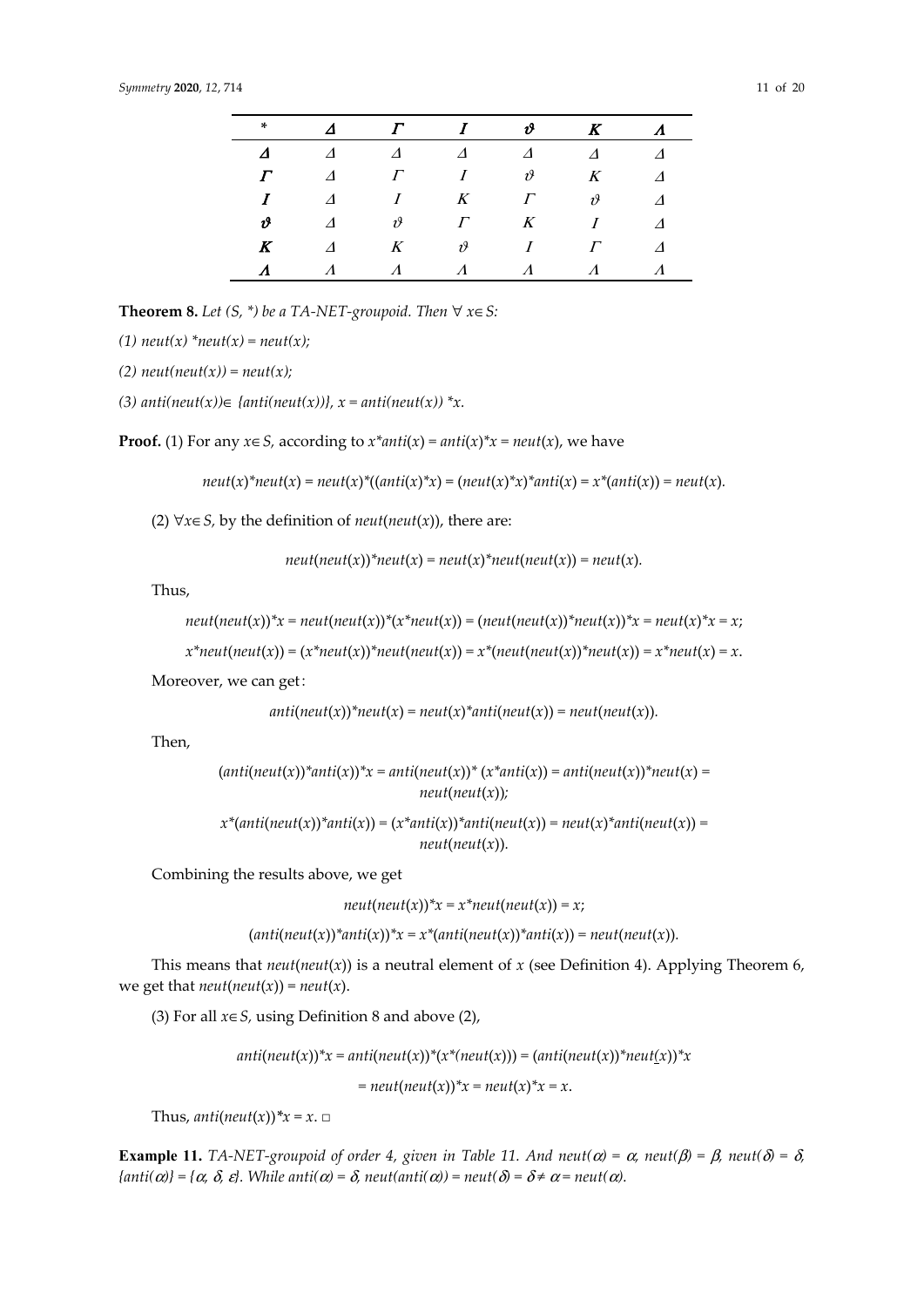**Table 11.** Cayley table on  $S = \{\alpha, \beta, \delta, \varepsilon\}.$ 

**Theorem 9.** *Let* (S, \*) *be a* TA-NET-groupoid. Then  $\forall$   $x \in S$ ,  $\forall$  *m*,  $n \in \{anti(a)\}$ ,  $\forall$  anti(a)∈ {anti(a)}:

*(1) m\*(neut(x)) = neut(x)\*n;* 

- *(2) anti(neut(x))\*anti(x)*∈*{anti(x)};*
- *(3) neut(x)\*anti(n) = x\*neut(n);*
- (4)  $neut(m)*neut(x) = neut(x)*neut(m) = neut(x);$
- *(5) (n\*(neut(x))\*x = x\*(neut(x)\*n) = neut(x);*
- *(6) neut(n)\*x = x.*

**Proof.** (1) By the definition of neutral and opposite element (see Definition 4), applying Theorem 6, there are:

(2) By Theorem 7(2), there are:

$$
m^*x = x^*m = neutr(x), n^*x = x^*n = neutr(x).
$$
  

$$
m^*(neut(x)) = m^*(n^*x) = (m^*x)^*n = neutr(x)^*n.
$$

 $x^*$ [*anti*(*neut*(*x*))<sup>\*</sup>*anti*(*x*)] = [ $x^*$ (*anti*(*x*))]<sup>\*</sup>*anti*(*neut*(*x*)) = *neut*(*x*)<sup>\*</sup>*anti*(*neut*(*x*))

 $=$  *neut*(*neut*(*x*)) = *neut*(*x*).

 $[anti(neut(x))^*anti(x)]^*x = anti(neut(x))^*[x^*(anti(x))] = anti(neut(x))^*neut(x)$ 

 $=$  *neut*(*neut*(*x*)) = *neut*(*x*).

Thus, anti(neut(x))<sup>\*</sup>anti(x) $\in$ {anti(x)}.

(3) For any  $x \in S$ ,  $n \in \{anti(a)\}\$ , by  $x^*n = n^*x = neutr(x)$  and  $n^*anti(n) = anti(n)^*n = neutr(n)$ , we get

 $x^*$ *neut*(*n*) =  $x^*$ [*anti*(*n*)<sup>\*</sup>*n*] =  $(x^*n)^*$ *anti*(*n*) = *neut*(*x*)<sup>\*</sup>*anti*(*n*).

This shows that  $neut(x)$ <sup>\*</sup> $anti(n) = x$ <sup>\*</sup> $neut(n)$ *.* 

(4) For any  $x \in S$ ,  $m \in \{anti(x)\}$ , by  $x^*m = m^*x = neutr(x)$  and  $anti(m)^*m = m^*anti(m) = neutr(m)$ , there

are:

$$
neut(m)^*neut(x) = neut(m)^*(x^*m) = (neut(m)^*m)^*x = m^*x = neut(x).
$$

$$
neut(x)^*neut(m) = neut(x)^*[m^*(anti(m))] = [neut(x)^*anti(m)]^*m.
$$

Applying (3), there are:

$$
neut(x)^*neut(m) = [neut(x)^*anti(m)]^*m = [x^*(neut(m))]^*m = x^*(m^*(neut(m)) = x^*m =
$$
  

$$
neut(x).
$$

That is,

$$
neut(m)^*neut(x) = neut(x)^*neut(m) = neut(x).
$$

(5) By  $x^*n = n^*x = neutr(x)$ , there are: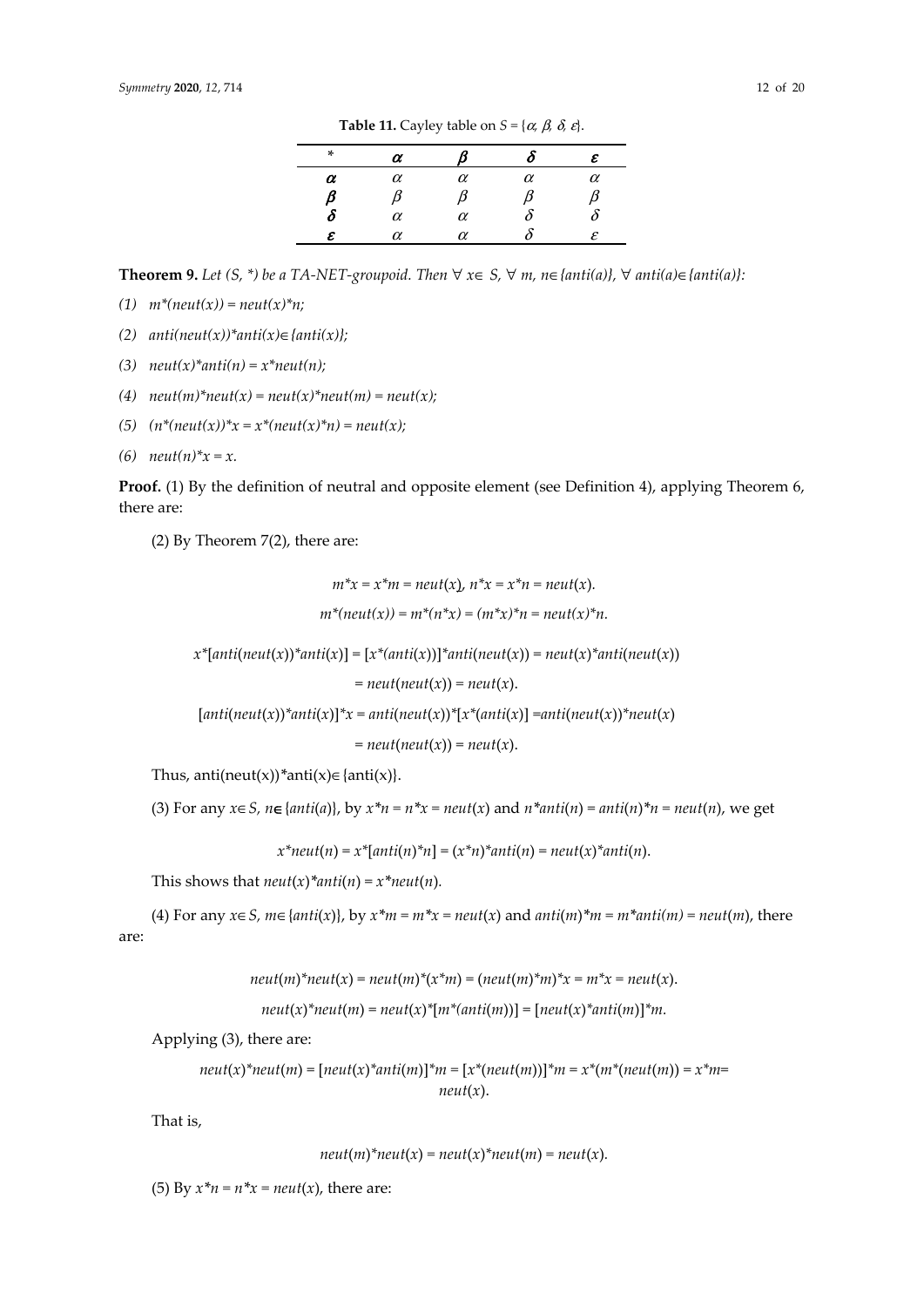$x^*$ [ $neut(x)^*n$ ] =  $(x^*n)^*$ ( $neut(x)$ ) =  $neut(x)^*neut(x)$  =  $neut(x)$ .

Thus,  $[n^*(neut(x))]^*x = x^*[neut(x)^*n] = neut(x)$ .

(6) For any *x*∈*S, n*∈{*anti*(*x*)}, by *x\*n = n\*x = neut*(*x*),

*neut*(*n*)<sup>\*</sup> $x = \text{neut}(n)$ <sup>\*</sup> $[x^*(\text{neut}(x))] = [\text{neut}(n)^* \text{neut}(x)]^*x$ .

From this, applying (4), there are:

*neut*(*n*)<sup>\*</sup>*x* =  $[neut(n)$ <sup>\*</sup>*neut*(*x*)]<sup>\*</sup>*x* = *neut*(*x*)<sup>\*</sup>*x* = *x*.

Hence,  $neut(n)*x = x$ . □

**Proposition 6.** *Let*  $(S, * )$  *be a TA-NET-groupoid. Then*  $\forall x, y, z \in S$ :

*(1) y\*x = z\*x, implies neut(x)\*y = neut(x)\*z;* 

*(2) y\*x = z\*x, if and only if y\*neut(x) = z\*neut(x).* 

**Proof.** (1) For any *x*,  $y \in S$ , if  $y^*x = z^*x$ , then  $anti(x)^*(y^*x) = anti(x)^*(z^*x)$ . By Definition 6 and Definition 8 there are:

$$
anti(x)^*(y^*x) = (anti(x)^*x)^*y = neut(x)^*y;
$$

$$
anti(x)^*(z^*x) = (anti(x)^*x)^*z = neut(x)^*z.
$$

Thus  $neut(x) * y = anti(x) * (y * x) = anti(x) * (z * x) = neutr(x) * z$ .

(2) For any *x*,  $y \in S$ , if  $y^*x = z^*x$ , then  $(y^*x)^*$ *anti* $(x) = (z^*x)^*$ *anti* $(x)$ . Since

$$
(y^*x)^*anti(x) = y^*(anti(x)^*x) = y^*neut(x); (z^*x)^*anti(x) = z^*(anti(x)^*x) = z^*neut(x).
$$

It follows that  $y^*neut(x) = z^*neut(x)$ . This means that  $y^*x = z^*x$  implies  $y^*neut(x) = z^*neut(x)$ .

Conversely, if  $y^*$ *neut*(*x*) =  $z^*$ *neut*(*x*), then  $(y^*$ *neut*(*x*))<sup> $*$ *x*</sup> =  $(z^*$ *neut*(*x*)) $*$ *x*. Since

 $(y^*neut(x))^*x = y^*(x^*neut(x)) = y^*x$ ;  $(z^*neut(x))^*x = z^*(x^*neut(x)) = z^*x$ .

Thus,  $y^*x = z^*x$ . Hence,  $y^*neut(x) = z^*neut(x)$  implies  $y^*x = z^*x$ . □

**Proposition 7.** *Suppose that (S,* \**) is a commutative TA-NET-groupoid.* ∀*x, y*∈*S:* 

*(1)*  $neut(x) * neut(y) = neut(x * y);$ 

(2)  $anti(x) * anti(y) ∈ {anti(x * y)}$ .

**Proof.** (1) For any *x*, *y*∈*S*, since *S* is commutative, so  $x * y = y * x$ . From this, by Proposition 5(1), we have

$$
(x^*y)^*(neut(x)^*neut(y)) = (y^*x)^*(neut(x)^*neut(y)) = (y^*neut(y))^*(neut(x)^*x) = y^*x = x^*y;
$$

$$
(neut(x)^*neut(y))^*(x^*y) = (neut(x)^*neut(y))^*(y^*x) = (neut(x)^*x)^*(y^*(neut(y)) = x^*y.
$$

Moreover, using Proposition 5(1),

$$
(anti(x)^*anti(y))^*(x^*y) = (anti(x)^*anti(y))^*(y^*x) = (anti(x)^*x)^*(y^*anti(y)) =
$$

$$
neut(x)^*neut(y);
$$

$$
(x^*y)^*(anti(x)^*anti(y)) = (x^*y)^*(anti(y)^*anti(x)) = (x^*anti(x))^*(anti(y)^*y) =
$$
  
neut(x)\*neut(y).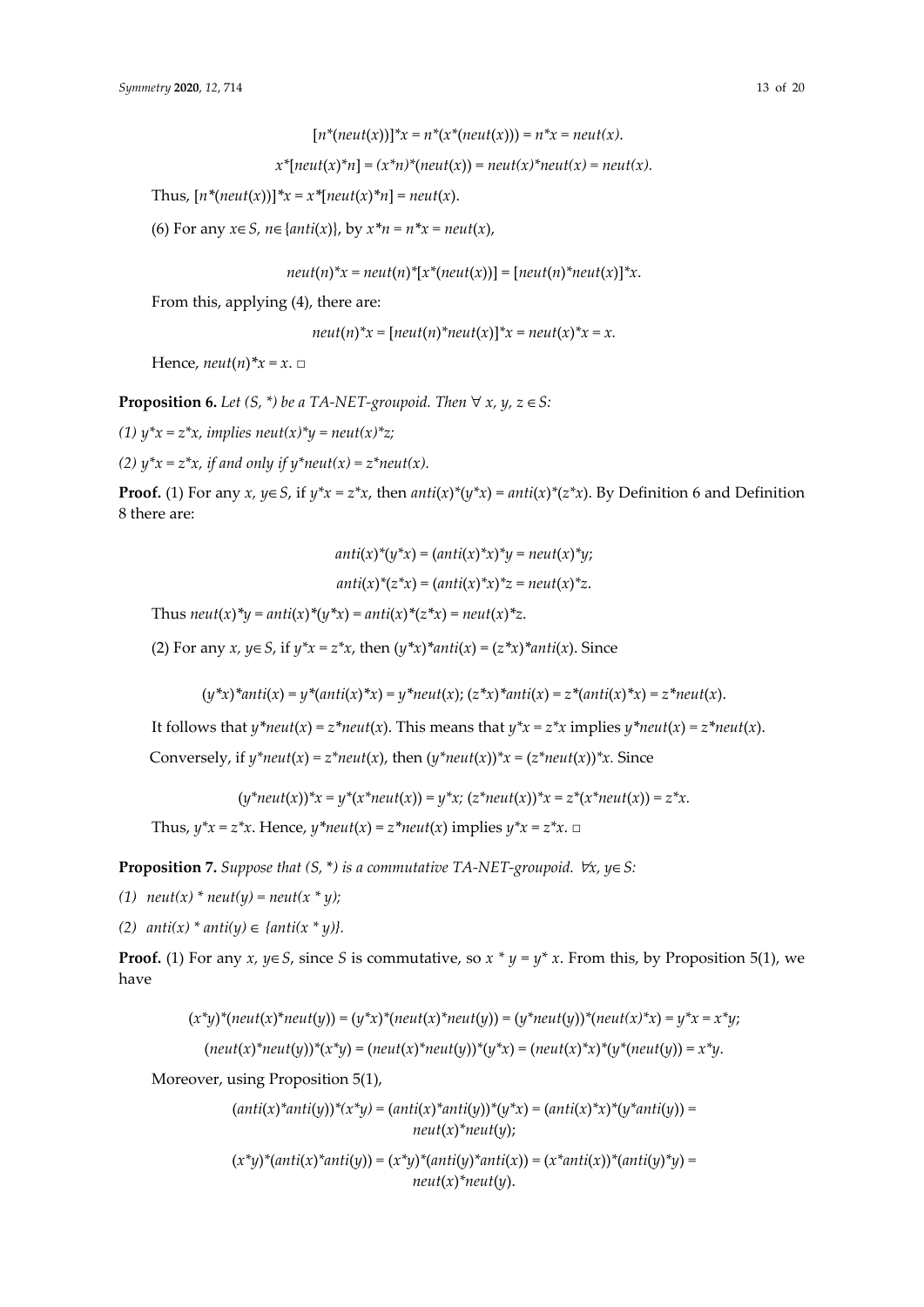This means that  $neut(x)$ <sup>\*</sup> $neut(y)$  is a neutral element of  $x^*y$  (see Definition 4). Applying Theorem 6, we get that  $neut(x)^*neut(y) = neut(x^*y)$ .

(2) For any  $anti(x) \in \{anti(x)\}, anti(y) \in \{anti(y)\},$  by the proof of (1) above,

 $(\text{anti}(x)^\ast \text{anti}(y))^\ast(x^\ast y) = (x^\ast y)^\ast (\text{anti}(x)^\ast \text{anti}(y)) = \text{neut}(x)^\ast \text{neut}(y).$ 

From this and applying (1), there are:

 $(anti(x)*anti(y))*(x)*y) = (x*y)*(anti(x)*anti(y)) = neutr(x*y).$ 

Hence,  $anti(x)^*anti(y) \in \{anti(x^*y)\}. \square$ 

**Definition 9.** Let  $(S, * )$  be a TA-NET-groupoid. If  $(\forall x, y \in S)$  x  $*$  neut(y) = neut(y)  $*$  x, then we said that S is *a weak commutative TA-NET-groupoid (or WC-TA-NET-groupoid).* 

**Proposition 8***. Let (S, \*) be a TA-NET-groupoid. Then (S, \*) is weak commutative*  $\Leftrightarrow$  *S satisfies the following conditions*  $(\forall x, y \in S)$ :

*(1) neut(x)\*neut(y) = neut(y)\*neut(x).* 

*(2) neut(x)\*(neut(y)\*x) = neut(x)\*(x\*neut(y)).* 

**Proof.** Assume that *(S, \*)* is a weak commutative TA-NET-groupoid, using Definition 9, there are *(*∀*x, y*∈*S):*

$$
neut(x)^*neut(y) = neut(y)^*neut(x),
$$

$$
neut(x)^*(neut(y)^*x) = neut(x)^*(x^*neut(y)).
$$

In contrast, suppose that *S* satisfies the above conditions (1) and (2). there are*(*∀*x, y*∈*S):*

 $x^*neut(y) = (neut(x)^*x)^*neut(y) = neut(x)^*(neut(y)^*x) = neut(x)^*(x^*neut(y)) =$ 

 $(\text{neut}(x)^* \text{neut}(y))^* x = (\text{neut}(y)^* \text{neut}(x))^* x = \text{neut}(y)^* (x^* \text{neut}(x)) = \text{neut}(y)^* x.$ 

From Definition 9 and this we can get that (*S*, \*) is a weak commutative TA-NET-groupoid. **□**

**Theorem 10.** *Assume that (S, \*) is a weak commutative TA-NET-groupoid. Then*  $\forall x, y \in S$ :

(1)  $neut(x)*neut(y) = neut(y*x);$ 

- *(2) anti(x)\*anti(y)* ∈*{anti(y\*x)};*
- *(3) (S is commutative)*  $\Leftrightarrow$  *(S is weak commutative).*

**Proof.** (1) By Proposition 5 (1)), there are:

```
[neut(x)^*neut(y)]^*(y^*x) = [neut(x)^*x]^*[y^*neut(y)] = [neut(x)^*x]^*[neut(y)^*y] =
```

```
[neut(x)^*y]^*[neut(y)^*x] = [y^*neut(x)]^*[x^*neut(y)] = [y^*neut(y)]^*[x^*neut(x)] = y^*x.
```
And,  $(y^*x)^*[neut(x)^*neut(y)] = [y^*neut(y)]*[neut(x)^*x] = y^*x$ . That is,

 $[neut(x)^*neut(y)]^*(y^*x) = (y^*x)^*[neut(x)^*neut(y)] = y^*x.$ 

And that, there are:

$$
[anti(x)^*anti(y)]^*(y^*x) = [anti(x)^*x]^*[y^*anti(y)] = neut(x)^*neut(y);
$$

 $(y^*x)^*[anti(x)^*anti(y)] = [y^*anti(y)] * [anti(x)^*x] = neutr(y)^*neut(x) = neutr(x)^*neut(y).$ 

That is,

$$
[anti(x)^*anti(y)]^*(y^*x) = (y^*x)^*[anti(x)^*anti(y)] = neutr(x)^*neut(y).
$$

Thus, combining the results above, we know that  $neut(x)^*neut(y)$  is a neutral element of  $y^*x$ . Applying Theorem 6, we get  $neut(x)^*neut(y) = neut(y^*x)$ .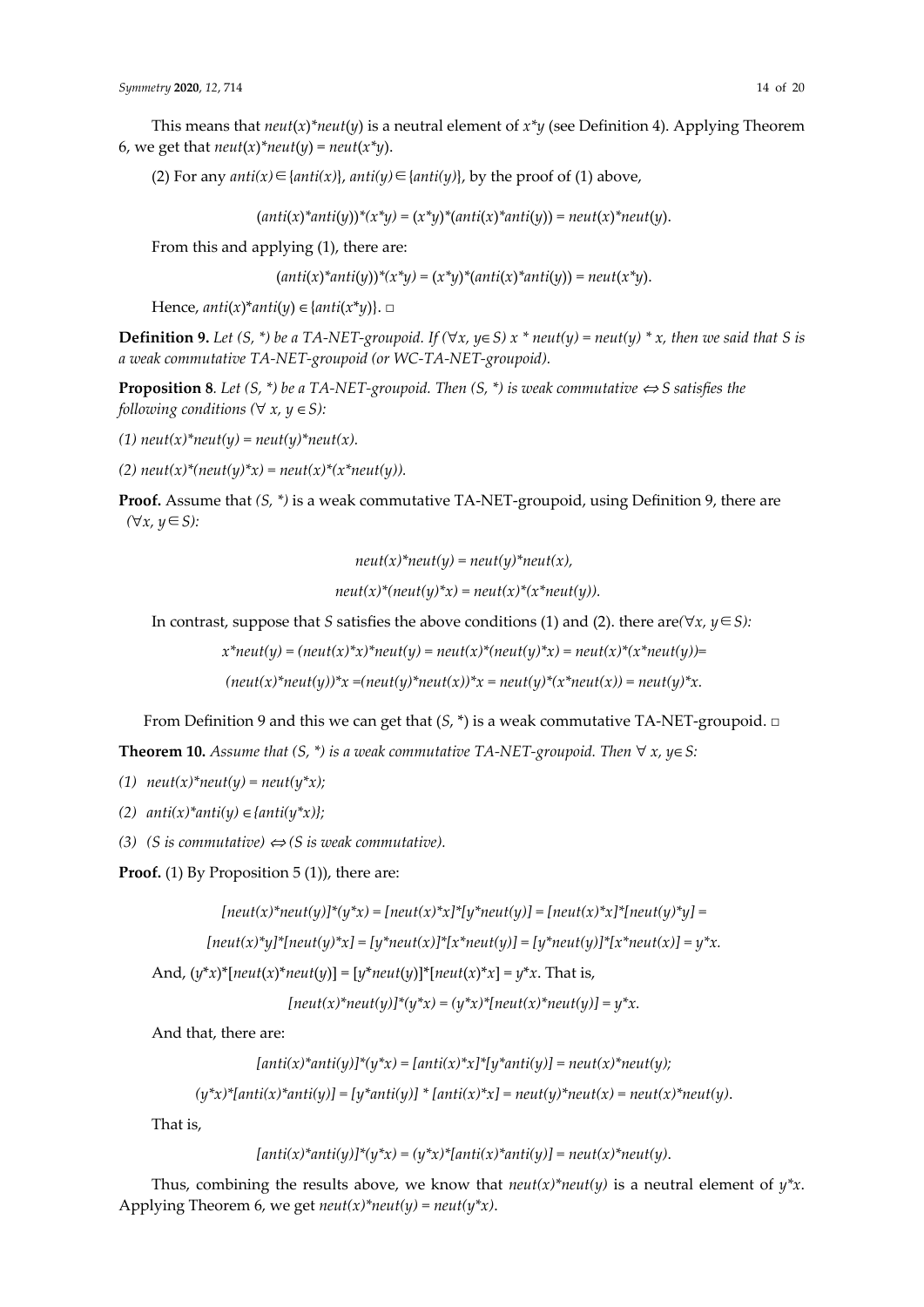(2) Using (1) and the following result (see the proof of (1))

$$
[anti(x)^*anti(y)]^*(y^*x) = (y^*x)^*[anti(x)^*anti(y)] = neutr(x)^*neut(y)
$$

we can get that  $anti(x)*anti(y) \in \{anti(y)*x\}.$ 

(3) If *S* is commutative, then *S* is weak commutative.

On the other hand, suppose that *S* is a TA-NET-groupoid and *S* is weak commutative. By Proposition 5 (1) and Definition 9, there are:

$$
x^*y = (x^*neut(x))^*(y^*neut(y)) = (x^*neut(y))^*(y^*neut(x)) = (neut(y)^*x)^*(neut(x)^*y)
$$

 $= (neut(y)^*y)^*(neut(x)^*x) = y^*x.$ 

Therefore, *S* is a commutative TA-NET-groupoid. □

## **6. Decomposition Theorem of TA-NET-Groupoids**

This section generalizes the well-known Clifford's theorem in semigroup to TA-NET-groupoid, which is very exciting.

**Theorem 11.** *Let*  $(S, * )$  *be a TA-NET-groupoid. Then for any*  $x \in S$ *, and all m*  $\in$  {*anti(a)*}:

- *(1) neut(x)\*m*∈*{anti(x)};*
- *(2) m\*neut(x) = (neut(x)\*m)\*neut(x);*
- *(3) neut(x)\*m = (neut(x)\*m)\*neut(x);*
- *(4) m\*neut(x) = neut(x)\*m;*
- *(5) neut(m\*(neut(x))) = neut(x).*

**Proof.** (1) For any  $x \in S$ ,  $m \in \{anti(x)\}\$ , we have  $m^*x = x^*m = neutr(x)$ . Then, by Definition 6, Theorem 7 (1) and Proposition 5 (1), there are:

$$
x^*[neut(x)^*m] = (x^*m)^*neut(x) = neut(x)^*neut(x) = neut(x);
$$

 $[neut(x)^*m]^*x = [neut(x)^*m]^*[x^*neut(x)] = [neut(x)^*neut(x)]^*(x^*m) = [neut(x)^*neut(x)]^*neut(x) =$  $neut(x)$ .

This means that  $neut(x)^*m \in \{anti(x)\}.$ 

(2) If  $x \in S$ ,  $m \in \{anti(x)\}\)$ , then  $m^*x = x^*m = neutr(x)$ . Applying (1) and Theorem 8 (1),

 $m^*neut(x) = neut(x)^*[neut(x)^*m].$ 

On the other hand, using Theorem 7 (1) and Proposition 5 (1), there are:

$$
neut(x)^*[neut(x)^*m] = (neut(x)^*neut(x))^*[neut(x)^*m] = [neut(x)^*m]^*[neut(x)^*neut(x)] =
$$

$$
[neut(x)^*m]^*[neut(x).
$$

Combining two equations above, we get  $m^*neut(x) = (neut(x)^*m)^*neut(x)$ .

(3) Assume that  $m \in \{anti(x)\},$  then  $x^*m = m^*x = neut(x)$  and  $m^*neut(m) = neut(m)^*m = m$ . By Theorem 7 (1), Proposition 5 (1) and Theorem 8 (4), there are:

> $neut(x)*m = [neut(x)*neut(x)]*(neut(m)*m) = (neut(x)*m)[neut(m)*neut(x)] =$  $(\text{neut}(x)$ <sup>\*</sup>m $)$ <sup>\*</sup>neut(*x*).

That is,  $neut(x)^*m = (neut(x)^*m)^*neut(x)$ .

 $(4)$  It follows from  $(2)$  and  $(3)$ .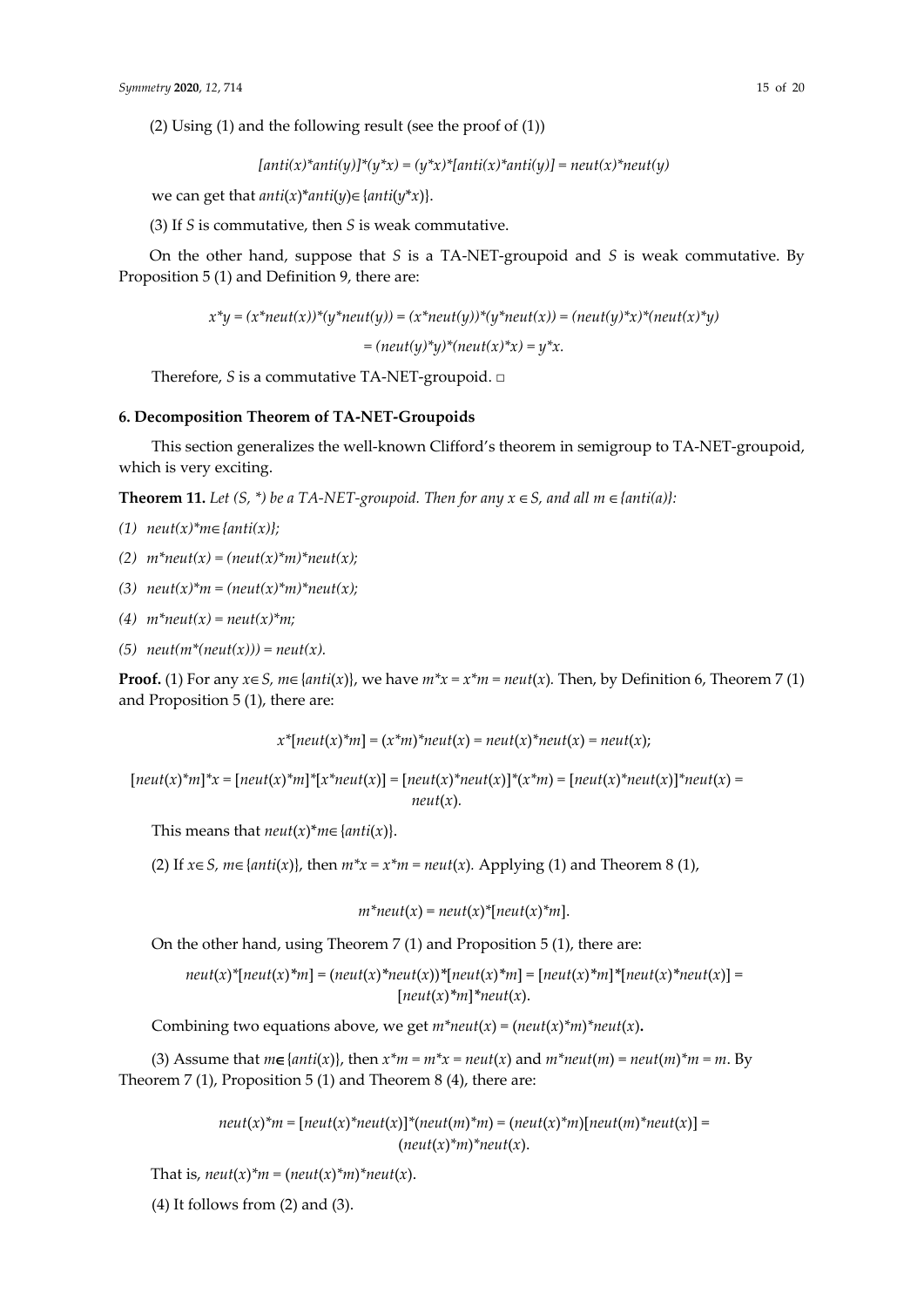(5) Assume  $m \in \{anti(x)\}\)$ , then  $x^*m = m^*x = neut(x)$ . Denote  $t = m^*neut(x)$ . We prove the following equations,

$$
t^*neut(x) = neut(x)^*t = t
$$
;  $t^*x = x^*t = neut(x)$ .

By  $(3)$  and  $(4)$ , there are:

$$
t^*
$$
neut(x) =  $(m^*neut(x))^*$ neut(x) =  $(neut(x)^*m)^*$ neut(x) =  $neut(x)^*m = m^*neut(x) = t$ .

Using Definition 6, Theorem 7 (1) and Theorem 8 (1), there are:

$$
neut(x)^{*}t = neut(x)^{*}[m^{*}(neut(x))] = (neut(x)^{*}neut(x))^{*}m = neut(x)^{*}m = m^{*}neut(x) = t.
$$

Moreover, applying Proposition 5 (1), Theorem 7 (1) and Definition 6, there are:

$$
t^*x = [m^*(neut(x))]^*x = [m^*neut(x)]^* (neut(x)^*x) = (m^*x)^*[neut(x)^*neut(x)]
$$
  
=  $neut(x)^*[neut(x)^*neut(x)] = neut(x).$   

$$
x^*t = x^*[m^*(neut(x))] = [x^*neut(x)]^*m = x^*m = neut(x).
$$

Thus,

$$
t^*neut(x) = neut(x)^*t = t
$$
;  $t^*x = x^*t = neut(x)$ .

By the definition of neutral element and Theorem 6, we get that  $neut(x)$  is the neutral element of  $t = m^*neut(x)$ . This means that  $neut(m^*(neut(x))) = neut(x)$ .  $\Box$ 

**Theorem 12.** *Let (S, \*) be a TA-NET-groupoid. Then the product of idempotents is still idempotent. That is for any y1, y2* ∈*S, (y1 \* y2) \* (y1 \* y2) = y1 \* y2.* 

**Proof.** Assume that *y*<sub>1</sub>, *y*<sub>2</sub> ∈ *S* and (*y*<sub>1</sub><sup>\*</sup>*y*<sub>1</sub> = *y*<sub>1</sub>, *y*<sub>2</sub><sup>\*</sup>*y*<sub>2</sub> = *y*<sub>2</sub>), then:

$$
(y_1^*y_2)^*(y_1^*y_2) = y_1^*[(y_1^*y_2)^*y_2] = y_1^*[y_1^*(y_2^*y_2)] = y_1^*(y_1^*y_2).
$$

From this, applying Definition 4 and Definition 6,

$$
y_1 * y_2 = [neut(y_1 * y_2)] * (y_1 * y_2) = [anti(y_1 * y_2) * (y_1 * y_2)] * (y_1 * y_2) = anti(y_1 * y_2) * [(y_1 * y_2) * (y_1 * y_2)]
$$
  
=  $anti(y_1 * y_2) * [y_1 * (y_1 * y_2)]$  (By  $(y_1 * y_2) * (y_1 * y_2) = y_1 * (y_1 * y_2))$   
=  $[anti(y_1 * y_2) * (y_1 * y_2)] * y_1 = neu(t(y_1 * y_2) * y_1.$ 

Thus,

$$
(y_1^*y_2)^*(y_1^*y_2) = y_1^*(y_1^*y_2) = (y_1^*y_2)^*y_1
$$
  
= [neut(y\_1^\*y\_2)^\*y\_1]^\*y\_1 (By y\_1^\*y\_2 = [neut(y\_1^\*y\_2)]^\*y\_1)  
= neut(y\_1^\*y\_2)^\*(y\_1^\*y\_1) = neut(y\_1^\*y\_2)^\*y\_1 = y\_1^\*y\_2.

This means that the product of idempotents is still idempotent. □

**Example 12.** *TA-NET-groupoid of order 4, given in Table 12, and the product of any two idempotent elements is still idempotent, due to the fact that,* 

$$
(z_1^* z_2)^* (z_1^* z_2) = z_1^* z_2, (z_1^* z_3)^* (z_1^* z_3) = z_1^* z_3, (z_1^* z_4)^* (z_1^* z_4) = z_1^* z_4,
$$
  

$$
(z_2^* z_3)^* (z_2^* z_3) = z_2^* z_3, (z_2^* z_4)^* (z_2^* z_4) = z_2^* z_4, (z_3^* z_4)^* (z_3^* z_4) = z_3^* z_4.
$$

**Table 12.** Cayley table on *S =* {*z1, z2, z3, z4*}.

| ×              | Z <sub>1</sub> | Z <sub>2</sub> | $Z_3$          | $Z_{4}$        |
|----------------|----------------|----------------|----------------|----------------|
| Z <sub>1</sub> | Z <sub>1</sub> | Z <sub>1</sub> | Z <sub>1</sub> | Z <sub>4</sub> |
| Z <sub>2</sub> | Z <sub>2</sub> | Z <sub>2</sub> | Z <sub>2</sub> | $\mathbb{Z}_4$ |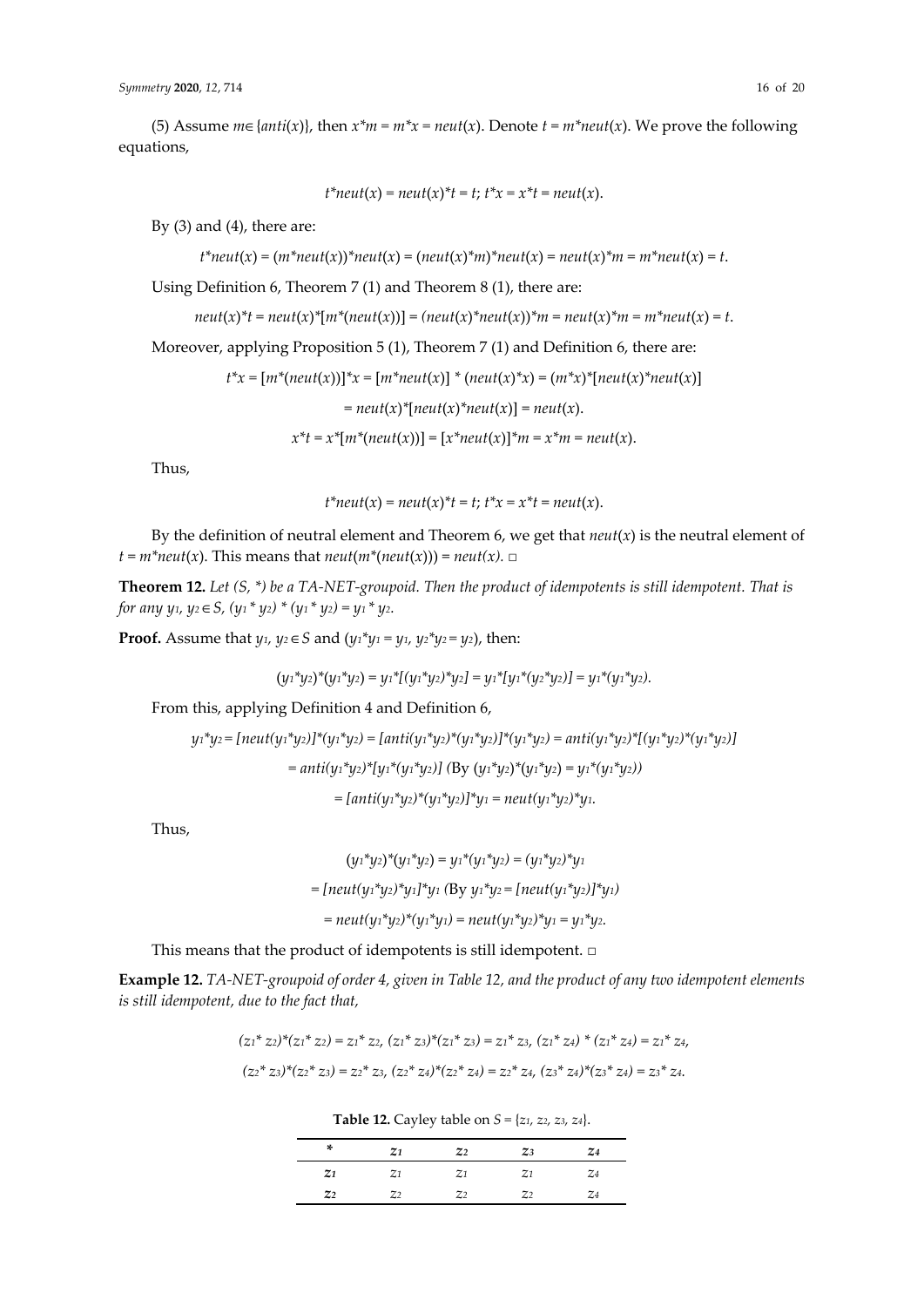**Theorem 13.** *Let (S, \*) be a TA-NET-groupoid. Denote E(S) be the set of all different neutral element in S, S*(*e*) = { $a ∈ S$ | *neut*( $a$ ) =  $e$ } ( $∀$   $e ∈ E(S)$ ). Then:

- *(1) S(e) is a subgroup of S*.
- *(2) for any e<sub>1</sub>, e<sub>2</sub>∈E(S)*, e<sub>1</sub>≠e<sub>2</sub>  $\Rightarrow$  *S*(e<sub>1</sub>)  $\cap$  *S*(e<sub>2</sub>) =  $\emptyset$ .
- (3)  $S = \bigcup_{e \in E(S)} S(e)$ .

**Proof.** (1) For any  $m \in S(e)$ ,  $neut(m) = e$ . That is, *e* is an identity element in *S*(*e*). And, using Theorem 7 (1), we get  $e^* e = e$ .

Assume that  $m, n \in S(e)$ , then  $neut(m) = neut(n) = e$ . We're going to prove that  $neut(m*n) = e$ .

Applying Definition 6, Proposition 5 (1),

$$
(m^*n)^*e = m^*(e^*n) = m^*n;
$$
  

$$
e^*(m^*n) = (e^*e)^*(m^*n) = (e^*n)^*(m^*e) = (e^*n)^*m
$$
  

$$
= (e^*n)^*(e^*m) = (e^*m)^*(e^*n) = m^*n.
$$

On the other hand, for any  $anti(m) \in \{anti(m)\}$ ,  $anti(n) \in \{anti(n)\}$ , by Proposition 5 (1), we have

 $(m^*n)^*$ [*anti*(*m*)<sup>\*</sup>*anti*(*n*)] =  $(m^*anti(n))^*(anti(m)^*n)$  =  $[(m^*anti(n))^*n]^*anti(m)$ 

= [*m\**(*n\*anti*(*n*))]*\*anti*(*m*) = (*m\*neut*(*n*))*\*anti*(*m*) = (*m\*e*)*\*anti*(*m*)

 $= m^*$ *anti*(*m*) = *neut*(*m*) = *e.* 

 $[anti(m)*anti(n)]*(m*n) = [anti(m)*n]*[m*anti(n)] = anti(m)*[ (m*anti(n)) *n]$ 

= *anti*(*m*)*\** [*m\**(*n\*anti*(*n*))] = *anti*(*m*)*\**(*m\*neut*(*n*)) = *anti*(*m*)*\**(*m\*e*)

 $=$   $anti(m)*m = neutr(m) = e$ .

From this, using Theorem 6 and Definition 4, we know that *neut*(*m\*n*) = *e*. Therefore, *m\*n*∈*S*(*e*), i.e.,  $(S(e), *)$  is a sub groupoid.

Moreover, ∀ *m*∈*S*(*e*), ∃*q*∈*S* such that *q*∈{*anti*(*m*)}. Applying Theorem 10 (1)(2)(3), *q\*neut*(*m*) ∈ {*anti*(*m*)}; and applying Theorem 10 (5), *neut*(*q\*neut*(*m*)) = *neut*(*m*).

Put  $t = q^*neut(m)$ , we get

$$
t = q^*neut(m) \in \{anti(m)\},\
$$

$$
neut(t) = neut(q^*neut(m)) = neut(m) = e.
$$

Thus *t*∈{*anti*(*m*)}, *neut*(*t*) = *e*, i.e., *t*∈*S*(*e*) and *t* is the inverse element of *m* in *S*(*e*).

Hence, (*S*(*e*), *\**) is a subgroup of *S*.

(2) Let  $x \in S(e_1) \cap S(e_2)$  and  $e_1$ ,  $e_2 \in E(S)$ . We have  $neut(x) = e_1$ ,  $neut(x) = e_2$ . Using Theorem 6,  $e_1 = e_2$ .

Therefore,  $e_1 \neq e_2 \implies S(e_1) \cap S(e_2) = \emptyset$ .

(3) For any *x*∈*S*, there exists *neut*(*x*)∈*S*. Denote *e* = *neut*(*x*), then *e*∈*E*(*S*) and *x*∈*S*(*e*).

This means that  $S = \bigcup_{e \in E(S)} S(e)$ . □

**Example 13.** *Table 13 represents a TA-NET-groupoid of order 5. And,* 

 $neut(m_1) = m_4$ ,  $anti(m_1) = m_1$ ;  $neut(m_2) = m_3$ ,  $anti(m_2) = m_2$ ;

 $neut(m_3) = m_3$ ,  $anti(m_3) = \{m_3, m_5\}$ ; neut $(m_4) = m_4$ ,  $anti(m_4) = m_4$ ; neut $(m_5) = m_5$ ,  $anti(m_5)$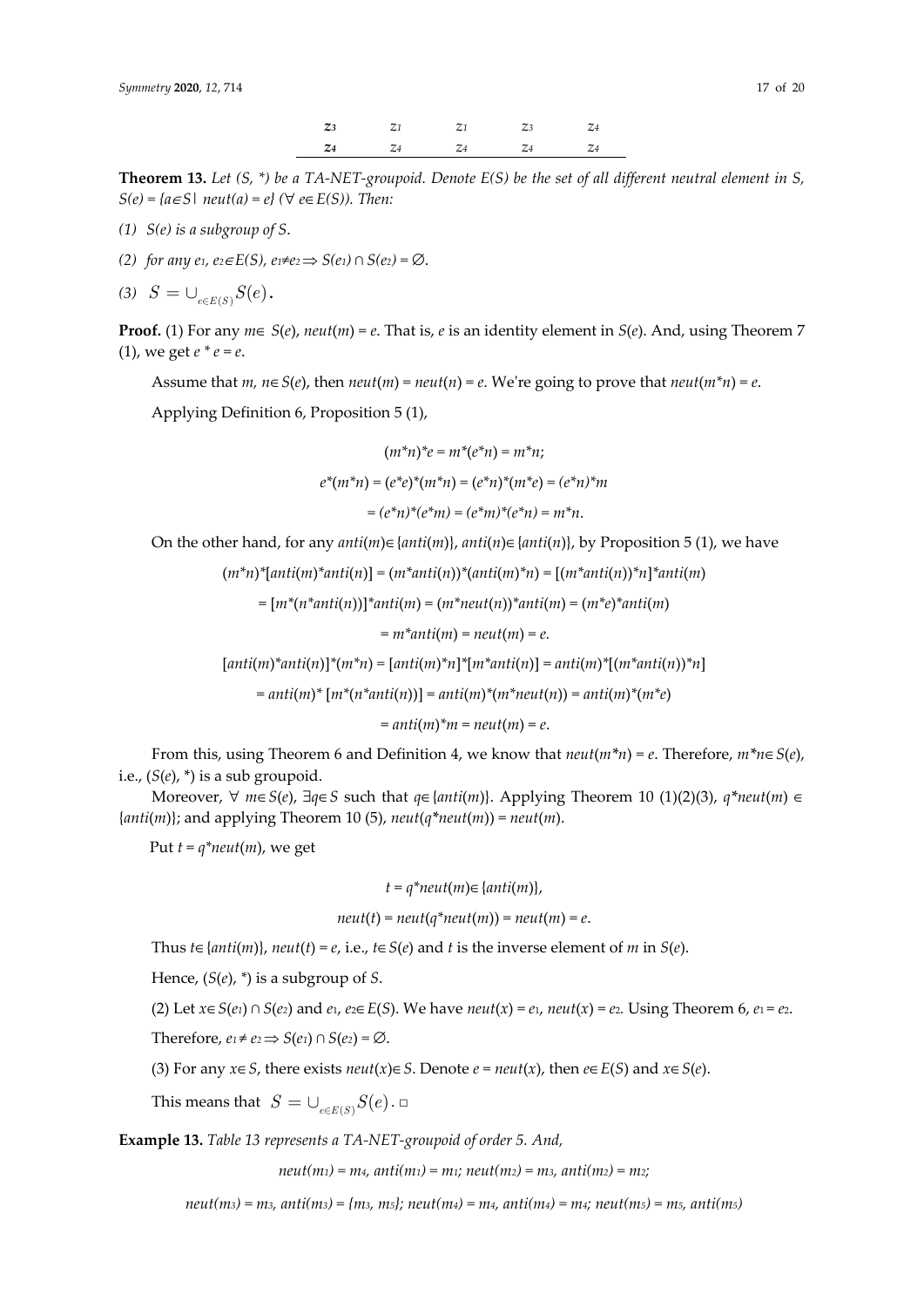*= m5.* 

*Denote*  $S_1 = \{m_1, m_4\}$ ,  $S_2 = \{m_2, m_3\}$ ,  $S_3 = \{m_5\}$ , then  $S_1$ ,  $S_2$  and  $S_3$  are subgroup of S, and  $S = S_1 \cup S_2 \cup S_3$ ,  $S_1$ *∩ S₂ =* ∅, *S₁ ∩ S3 =* ∅, *S2 ∩ S3 =* ∅*.* 

| ×              | m <sub>1</sub> | m <sub>2</sub> | m3             | m4             | m5             |  |
|----------------|----------------|----------------|----------------|----------------|----------------|--|
| m1             | m <sub>4</sub> | m <sub>4</sub> | m <sub>1</sub> | m <sub>1</sub> | m <sub>1</sub> |  |
| m <sub>2</sub> | m <sub>3</sub> | m <sub>3</sub> | m <sub>2</sub> | m <sub>2</sub> | m <sub>2</sub> |  |
| m <sub>3</sub> | m <sub>2</sub> | m <sub>2</sub> | m <sub>3</sub> | m <sub>3</sub> | m <sub>3</sub> |  |
| m4             | m <sub>1</sub> | m <sub>1</sub> | m4             | m4             | m <sub>4</sub> |  |
| m5             | m <sub>2</sub> | m <sub>2</sub> | m <sub>3</sub> | m <sub>3</sub> | m5             |  |
|                |                |                |                |                |                |  |

**Table 13.** Cayley table on *S =* {*m1, m2, m3, m4, m5*}.

**Example 14.** *Table 14 represents a TA-NET-groupoid of order 5. And,* 

*neut*(
$$
x
$$
) =  $x$ , *anti*( $x$ ) =  $x$ ; *neut*( $y$ ) =  $y$ , *{anti*( $y$ )} =  $\{y, v\}$ ;

*neut*(*z*) =  $\gamma$ , { $anti(z)$ } = { $z$ , *v*}; *neut*(*u*) =  $\mu$ , { $anti(u)$ } = { $\gamma$ ,  $z$ ,  $u$ ,  $v$ }; *neut*(*v*) = *v*,  $anti(v)$  = *v*.

*Denote*  $S_1 = \{x\}$ ,  $S_2 = \{y, z\}$ ,  $S_3 = \{u\}$ ,  $S_4 = \{v\}$ , then  $S_1$ ,  $S_2$ ,  $S_3$  and  $S_4$  are subgroup of S, and S =  $S_1 \cup S_2 \cup S_3 \cup S_4$ ,  $S_1 \cap S_2 = \emptyset$ ,  $S_1 \cap S_3 = \emptyset$ ,  $S_1 \cap S_4 = \emptyset$ ,  $S_2 \cap S_3 = \emptyset$ ,  $S_2 \cap S_4 = \emptyset$ ,  $S_3 \cap S_4 = \emptyset$ .

|                            |                     | -<br>-              |                     | $\sim$              |                |  |  |
|----------------------------|---------------------|---------------------|---------------------|---------------------|----------------|--|--|
| ×                          | $\pmb{\chi}$        | y                   | z                   | u                   | $\overline{v}$ |  |  |
| $\pmb{\mathcal{X}}$        | $\boldsymbol{\chi}$ | $\boldsymbol{\chi}$ | $\boldsymbol{\chi}$ | $\boldsymbol{\chi}$ | $\mathcal{X}$  |  |  |
| $\boldsymbol{y}$           | и                   | y                   | z                   | и                   | y              |  |  |
| $\boldsymbol{z}$           | и                   | z                   | y                   | и                   | z              |  |  |
| $\boldsymbol{\mathcal{u}}$ | и                   | и                   | и                   | и                   | и              |  |  |
| $\overline{v}$             | и                   | $\boldsymbol{u}$    | z                   | и                   | $\overline{v}$ |  |  |
|                            |                     |                     |                     |                     |                |  |  |

**Table 14.** Cayley table on  $S = \{x, y, z, u, v\}.$ 

## *7.* **Conclusions**

L.

In this study, we introduce the new notions of TA-groupoid, TA-NET-groupoid, discuss some fundamental characteristics of TA-groupoids and established their relations with some related algebraic systems (see Figure 2), and prove a decomposition theorem of TA-NET-groupoid (see Theorem 13). Studies have shown that TA-groupoids have important research value, provide methods for studying other non-associated algebraic structures, and provide new ideas for solving algebraic problems. This study obtains some important results:

(1) The concepts of commutative semigroup and commutative TA-groupoid are equivalent.

(2) Every TA-groupoid with left identity element is a monoid.

(3) A TA-groupoid is a band if each element is idempotent (see Theorem 4 and Example 9).

(4) In a Tarski associative neutrosophic extended triplet groupoid (TA-NET-groupoid), the local unit element *neut(a)* is unique (see Theorem 7).

(5) The concepts of commutative TA-groupoid and WC-TA-groupoid are equivalent.

(6) In a TA-NET-groupoid, the product of two idempotent elements is still idempotent (see Theorem 12 and Example 12).

(7) Every TA-NET-groupoid is factorable (see Theorem 13 and Example 13-14).

Those results are of great significance to study the structural characteristics of TA-groupoids and TA-NET-groupoids. As the next research topic, we will study the Green relations on TAgroupoids and some relationships among related algebraic systems (see [23,25,28]).

**Open Problem.** *Are there some TA-NET-groupoids which are not semigroups?*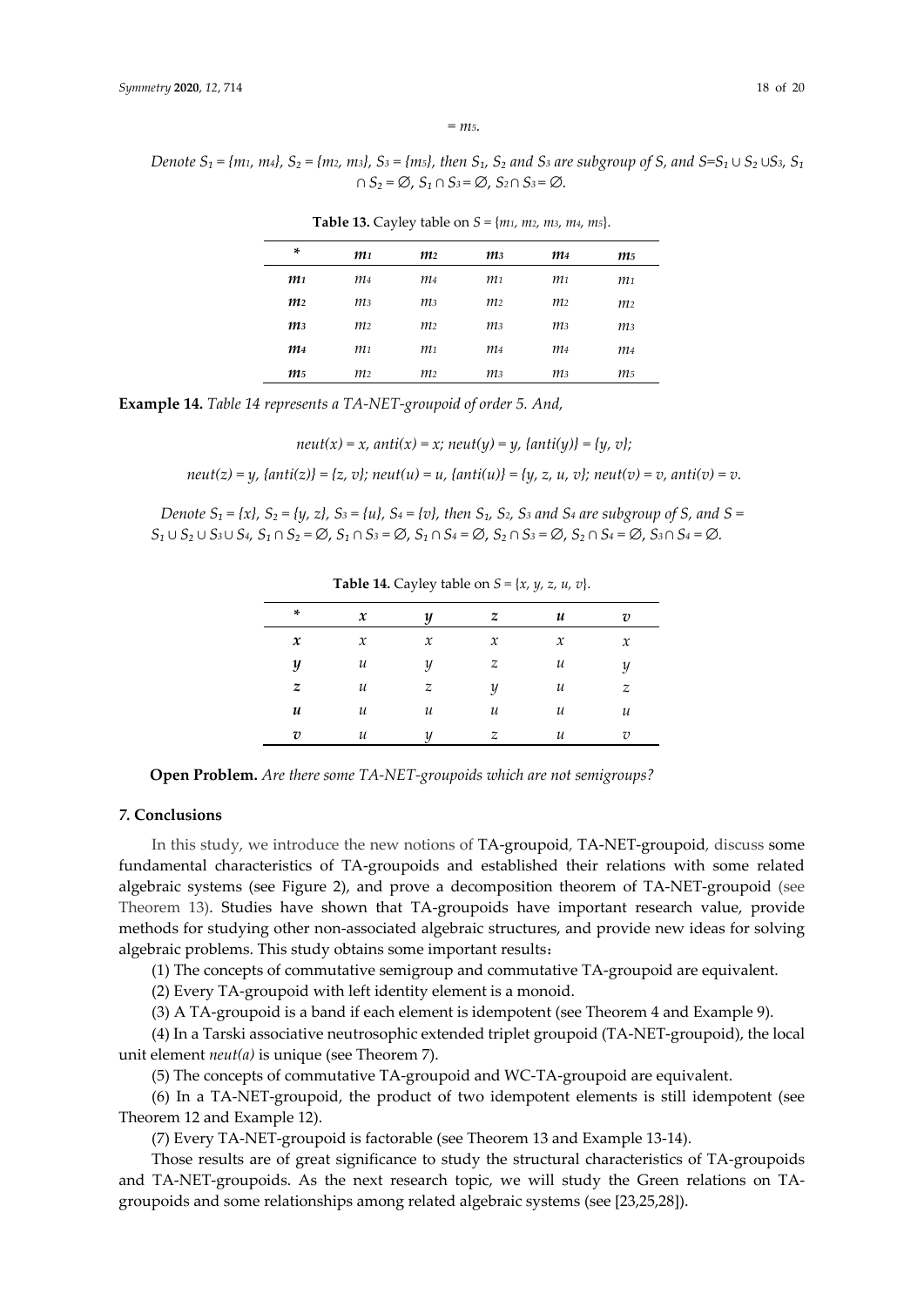**Author Contributions:** X.Z., W.Y. and M.C. initiated the research and wrote the paper, F.S. gave related guidance. All authors have read and agreed to the published version of the manuscript.

**Funding:** This research was funded by National Natural Science Foundation of China grant number 61976130.

**Conflicts of Interest:** The authors declare no conflict of interest.

### **References**

- 1. Dickson, L.E. Book Review: Éléments de la Théorie des Groupes Abstraits. Bull. Amer. Math. Soc. **1904**, 11, 159–162.
- 2. Clifford, A.H.; Preston, G.B. *The Algebraic Theory of Semigroups;* American Mathematical Society: Providence, RI, USA, **1961**.
- 3. Holgate, P. Groupoids satisfying a simple invertive law. *Math*. *Stud*. **1992**, *61*, 101–106.
- 4. Howie, J.M. *Fundamentals of Semigroup Theory*; Oxford University Press: Oxford, UK, **1995**.
- 5. Akinmoyewa, J.T. A study of some properties of generalized groups. *Octogon* **2009**, *17*, 599–626.
- 6. Suschkewitsch, A. On a generalization of the associative law. *Transactions of the American Mathematical Society*. **1929**, 31(1), 204-214.
- 7. Hosszu M. Some functional equations related with the associative law. *Publ. Math. Debrecen*, **1954**, 3, 205– 214.
- 8. Maksa, Gy. CM solutions of some functional equations of associative type. *Ann. Univ. Sci. Budapest. Sect. Comput.* **2004**, *24*, 125–132.
- 9. Schölzel, K.; Tomaschek, J. Power series solutions of Tarski's associativity law and of the cyclic associativity law. *Aequat. Math.* **2016**, *90*, 411–425.
- 10. Thedy, A. Ringe mit x(yz) = (yx)z. *Mathematische Zeitschriften*. **1967**, 99, 400–404.
- 11. Phillips, J.D.; Vojtechovský, P. Linear groupoids and the associated wreath products. *Journal of Symbolic Computation*. **2005**, 40, 1106–1125
- 12. Pushkashu, D.I. Para-associative groupoids. *Quasigroups Related Systems* **2010**, *18*, 187–194.
- 13. Weinstein, A. Groupoids: unifying internal and external symmetry. A tour through some examples. *Not. AMS* **1996**, *43*, 744–752.
- 14. Kazim, M.A.; Naseeruddin, M. On almost semigroups. *Alig. Bull. Math*. **1972**, *2*, 1–7.
- 15. Shah, M.; Shah, T.; Ali, A. On the cancellativity of AG-groupoids. *International Mathematical Forum*. **2011**, *6*  2187-2194.
- 16. Stevanovic, N.; Protic, P.V. Some decomposition on Abel-Grassmann's groupoids. *PU. M. A*. **1997**, *8*, 355 366.
- 17. Shah, M.; Ali, A.; Ahmad, I. On introduction of new classes of AG-groupoids. *Research Journal of Recent Sciences.* **2013**, *2*, 67-70.
- 18. Mushtaq, Q.; Khan, M. Direct product of Abel-Grassmann's groupoids. *Journal of Interdisciplinary Mathematics.* **2008**, 11, 461-467.
- 19. Mushtaq, Q.; Kamran, M.S. On LA-semigroups with weak associative law. *Scientific Khyber*. **1989**, 1, 69-71.
- 20. Ahmad, I.; Rashad, M.; Shah, M. Some properties of AG\*-groupoid. *Research Journal of Recent Science.* **2013**, *2*, 91-93.
- 21. Iqbal, M.; Ahmad, I.; Shah, M.; Ali, M.I. On cyclic associative Abel-Grassman groupoids. *British J. Math. Computer Sci.*, **2016**, *12*, 1-16.
- 22. Iqbal, M.; Ahmad, I. On further study of CA-AG-groupoids. *Proc. Pakistan Acad. Sci.: A. Physical and Computational Sciences*, **2016**, *53*, 325–337.
- 23. Zhang, X.H.; Ma, Z.R.; Yuan, W.T. Cyclic associative groupoids (CA-groupoids) and cyclic associative